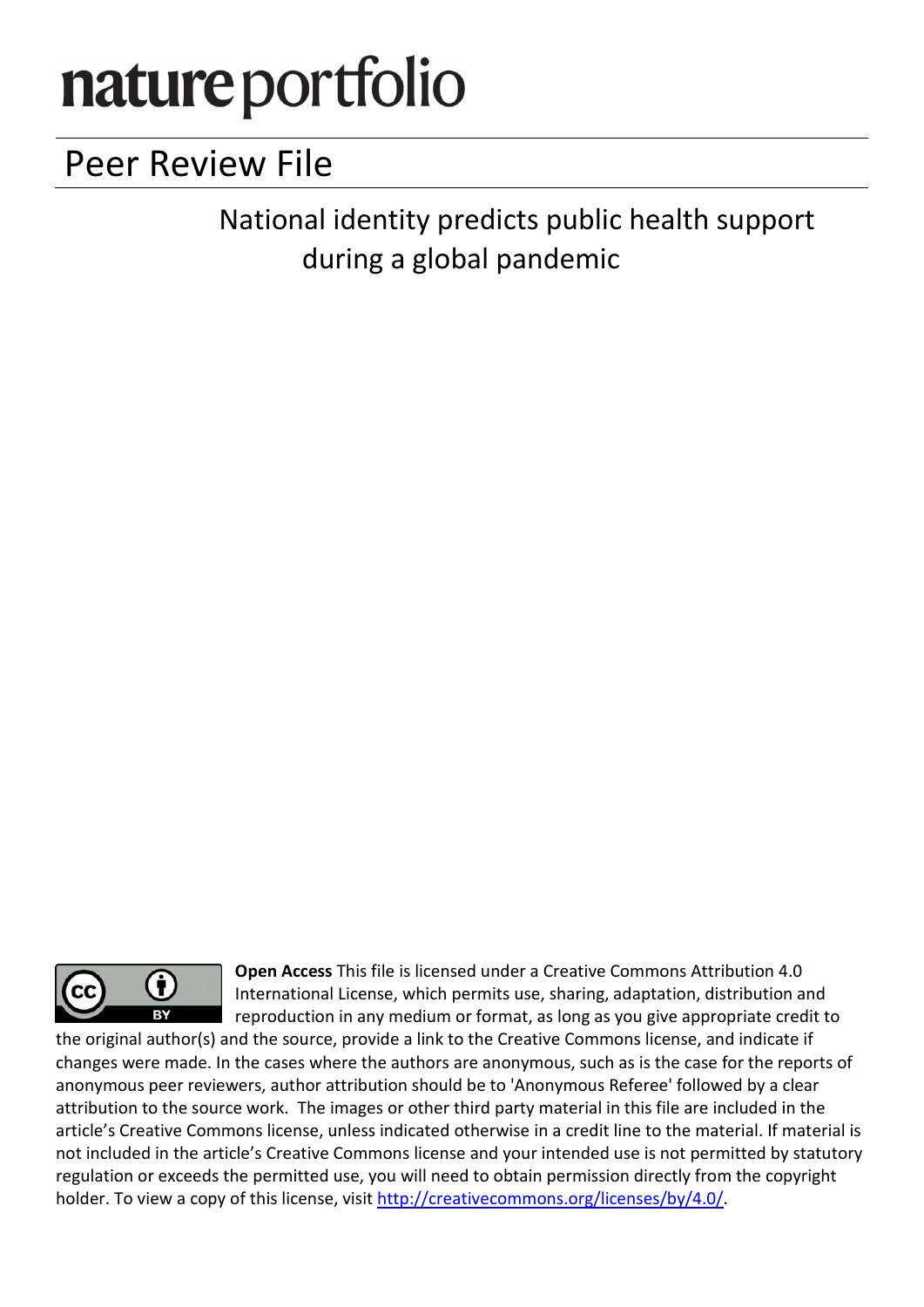**Editorial Note:** This manuscript has been previously reviewed at another journal that is not operating a transparent peer review scheme. This document only contains reviewer comments and rebuttal letters for versions considered at *Nature Communications*.

#### **Reviewers' comments:**

Reviewer #2 (Remarks to the Author):

I have considered the authors' comments, and re-read the main body of their article. As you can see from my two comments, below, I am less sure about the robustness of the analysis than the other reviewers. But I have no objections to the publication of the revised paper. My concerns are with the conception and design of the exercise, and given the other reviewers do not share these concerns, I don't think they should hold up the article's publication.

For the record, my thoughts on the authors' comments and paper revisions are as follows:

My original point was that social solidarity/cohesion is likely to be associated with compliant behaviour among citizens. National identity is one, particular, manifestation of this 'we-feeling'. Maybe unsurprisingly, the authors find a positive correlation between national identity and compliance. They use this finding to suggest a positive benefit of stoking/enhancing feelings of national identity. My doubt about this would simply be that other forms of social identity are also likely to be important (as the authors acknowledge). Yet unless these other forms – social group identity, social trust etc – are explicitly measured and included in the model, it is difficult to identify the particular role played by national identity. I'm simply not convinced that finding a positive effect on compliance of one form of social identity/solidarity significantly advances social science understanding (or indeed of public policy). In their response, the authors do not mention testing the role of different forms of social identity (beyond partisanship). I suppose this means no such measures were included in their survey. If so, fine. But as a result, the results are less impressive and useful than I think they might have been.

I think these weaknesses are also reflected in the research design, which essentially deploys a single method for identifying the association between national identity and compliance. I think this shortcoming is less serious than the absence of measures of social identity/solidarity (above). But it could have been addressed more clearly by leveraging aggregate data alongside individual-level data.

Reviewer #3 (Remarks to the Author):

I previously reviewed an earlier version of this paper and made several comments and criticisms. The revisions the authors have undertaken have largely satisfied my concerns. If I were doing this work myself I would have opted for a different measure of national identity, but these are matters upon which reasonable people can disagree and is in the realm of scholarly debate. I am happy to see the paper published as is.

Reviewer #4 (Remarks to the Author):

The authors have done a very good job revising their manuscript. They do a better job distinguishing national identity and national narcissism, do not make questionable claims, and do a better job connecting their research to possible policy efforts. I also appreciate that they analyzed the impact of type of sampling and included the new Figure 3. This research is an important contribution to the literature.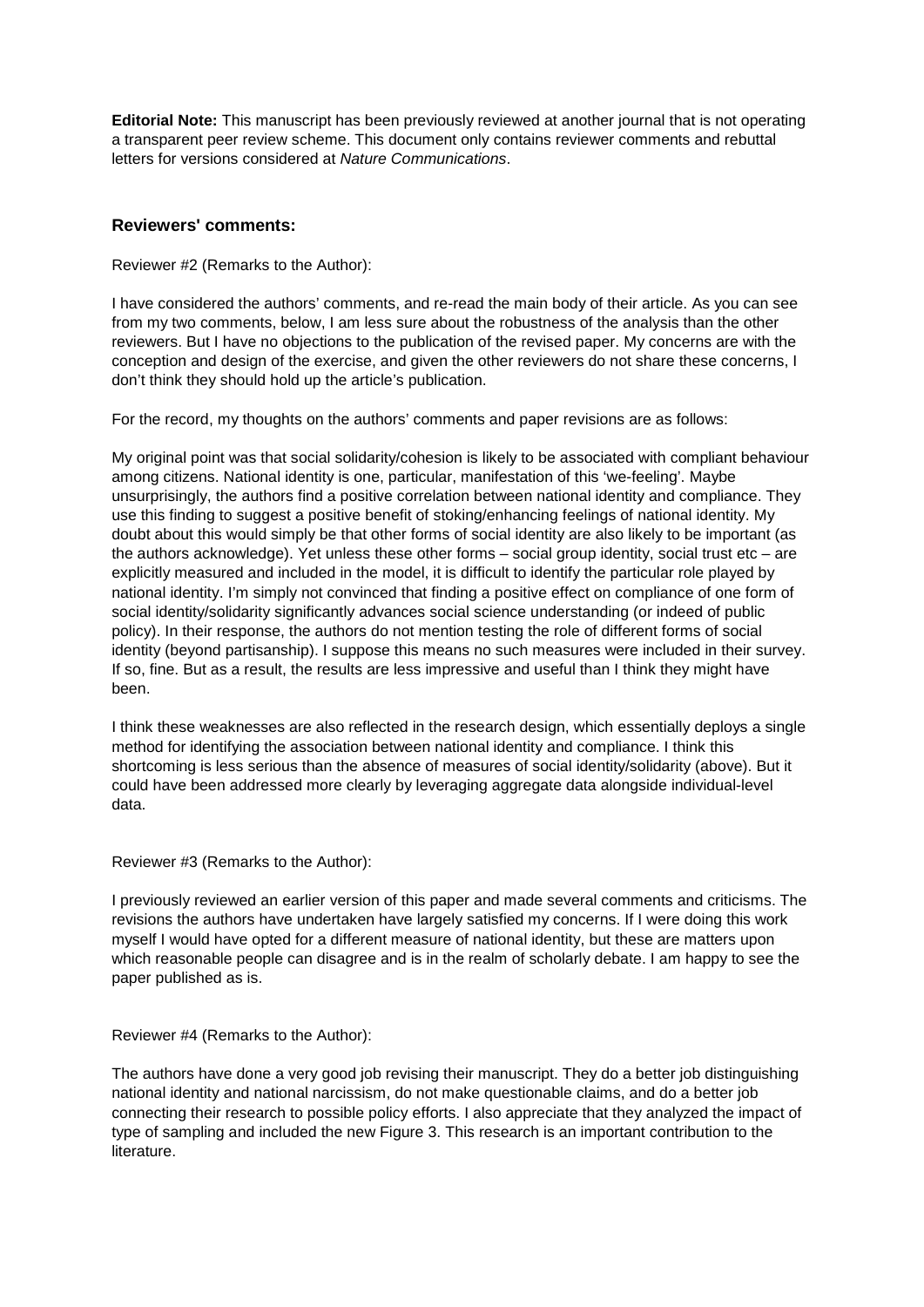I have a couple of quibbles, one in the paper and one in the authors' response. On page 7 of the paper, the authors write: "National narcissism then predicts greater preoccupation with maintaining a positive image of the nation than with the well-being of fellow citizens….Thus, national narcissists may be less inclined to engage in behaviors to prevent the spread of COVID-19…." I get what the authors are saying, but I'm not convinced. Why wouldn't a person who is a national narcissist, and therefore desirous of a positive national image, be more likely to do what is necessary to dampen COVID-19? It makes a country look bad to have high COVID rates and to look good when rates are low (simply compare the U.S. or Italy to New Zealand, or Sweden and Norway). If having higher COVID numbers leads to more negative press and a lower international reputation, it would make sense to think that national narcissists would want their country's numbers to be low.

In the comments from the authors (and thank you for having your comments be clear and responsive to reviewer concerns), I'm not convinced by the argument on page 12. The authors write, "since country is not the unit of analysis, and there is no underlying need to have a sample of 500 people per each country (e.g., the vast majority of studies in psychology have less than 500 people across all conditions), we prefer to include the complete sample in the main paper." I think this is disingenuous. Most psychology studies are experiments with a small number of conditions. The important consideration is that participants are randomly assigned to condition, so there just need to be enough cases to test the impact of the conditions. Survey research is very different and depends on a random sample of respondents. A much larger sample size is needed in survey research than in experiments to be able to test the effects of survey responses across multiple variables. I still think the very small sample sizes in some of the countries is a problem, but the information now included in the revised manuscript is clearer and the claims made are not overly broad.

Reviewer #5 (Remarks to the Author):

I have been added as a new reviewer to this paper. I am divided about its contribution. On the one hand, the presented cross-national study has clear strengths. It collected data from a large range of countries and aimed to address a question of high relevance to the situation we are facing. On the other hand, there are many weaknesses and limitations, especially in terms of the data and methods. Some may be addressed through re-analyses and use of new, publicly available data as I outline below.

First, most of the datasets used are not representative. As a result, only 20 out of 65 countries can be meaningfully compared. The authors write,

"Although we managed to collect data from 67 countries and territories, we were nevertheless unable to ensure representative samples from many countries or even conduct our survey in other countries (especially in many African countries as well as the Middle East). Therefore, our inferences apply to nations where we managed to complete this research and the specific samples we obtained."

However, in my understanding, inferences based on data from 67 countries (with most being nonrepresentative samples) cannot be used to make inferences about the 20 countries that did have representative data (for that, only these 20 countries would need to be analysed. I understand that moderations were ran, which may attenuate this critique, but if so it could be more clearly conveyed when and where it is reported).

Moreover, I was surprised that the analyses were conducted without a formal test of measurement invariance, which is long-established standard in cross-national research. That is, the authors need to show that the factor structures of their measures show at least metric or (better) scalar invariance. This is needed for any analyses that makes use of data from more than one country (regardless of controlling for the multi-level structure). One reason for why I think it will be difficult to establish measurement invariance is that reliabilities for the measures vary a lot between the countries. I didn't seem to find any information about it in the main document, so I calculated them myself. If I did that correctly, many countries cannot be used in analyses involving certain variables as their reliability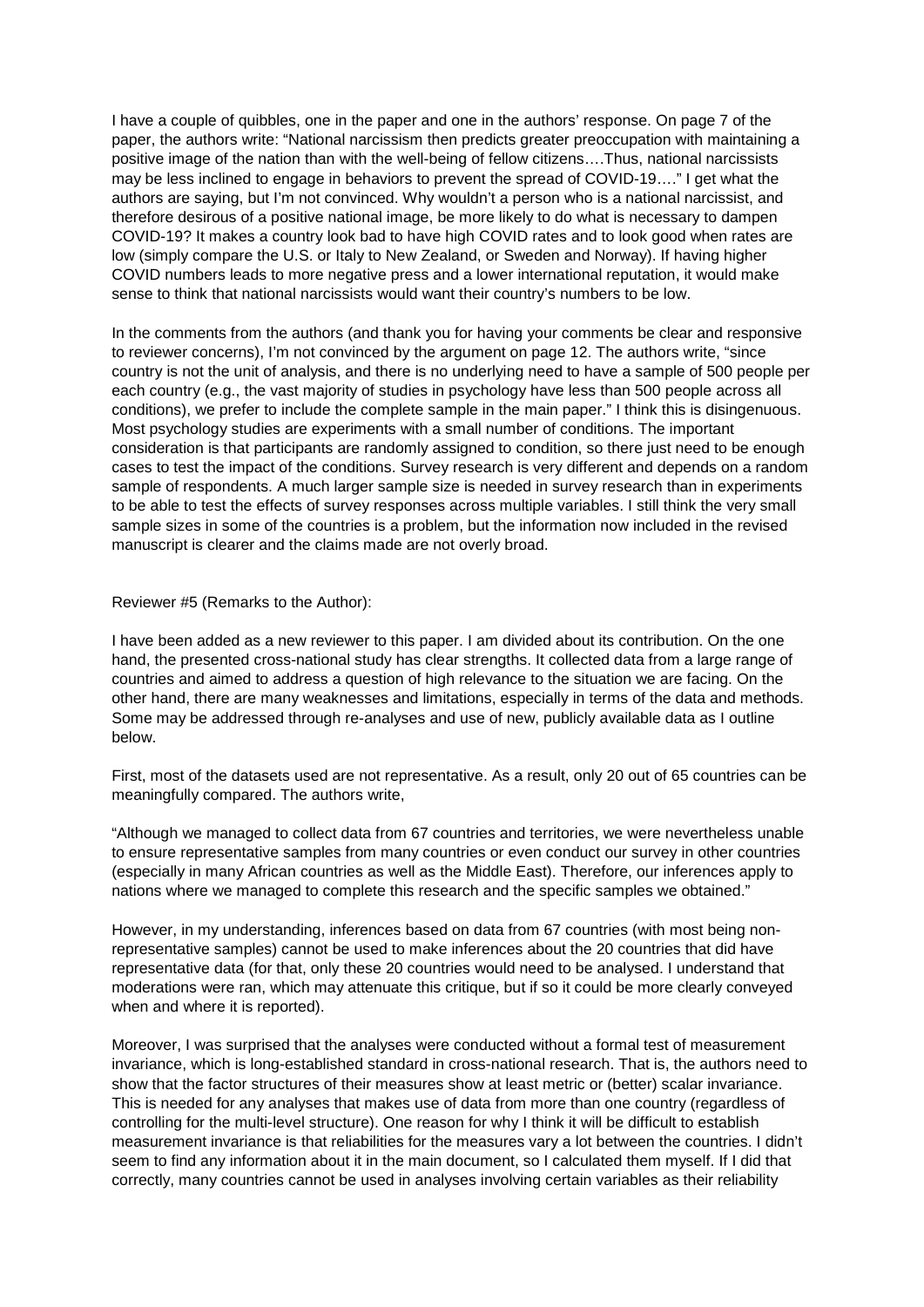simple is too low. For instance, for the hygiene measure, 9 countries have inacceptable reliabilities and would need to be excluded: CR -0,021 HN 0,092 CU 0,297 PA 0,351 NI 0,367 GT 0,423 SV 0,493 EC 0,510 BO 0,580

If I removed the correct item for the spatial distancing variable, 14 countries have inacceptable reliabilities for this measure and need to be excluded from respective analyses:

AR 0,553 BO -0,424 CR -0,152 HN 0,219 PA 0,234 UY 0,315 VE 0,378 PY 0,434 CL 0,434 GT 0,441 DO 0,492 SV 0,501 EC 0,556 CN 0,579

For policy support, things look better with only 4 countries having an unreliable measurement HN 0,122 GT 0,423 PE 0,503 DO 0,584

And only two countries for collect. narcissism: CN 0,498 HN 0,572 GH 0,585

It is important to note that it is very lenient to take .6 as a reliability cutoff. .65 would be more normal for multi-item scales and that would lead to the exclusion of more countries. Thus, this all raises the question of whether the measures indeed measured the same thing in each country. One way the authors could and should address this is to conduct measurement invariance test and see whether dropping further items would allow them to establish invariance as well as more acceptable reliabilities. I provide some references here that outline ways of doing this when country number is high.

https://www.tandfonline.com/doi/full/10.1080/10705511.2017.1304822 https://www.frontiersin.org/articles/10.3389/fpsyg.2019.01507/full

Because most of the data is non-representative, any graphs that suggest that the countries can be compared should be removed. For instance, Figure 3 sorts the countries by strength of association. A reader may easily jump to the conclusion that these coefficients can be compared. The graph could be moved to the SOM and should also include confidence intervals. Alternatively, it could focus on the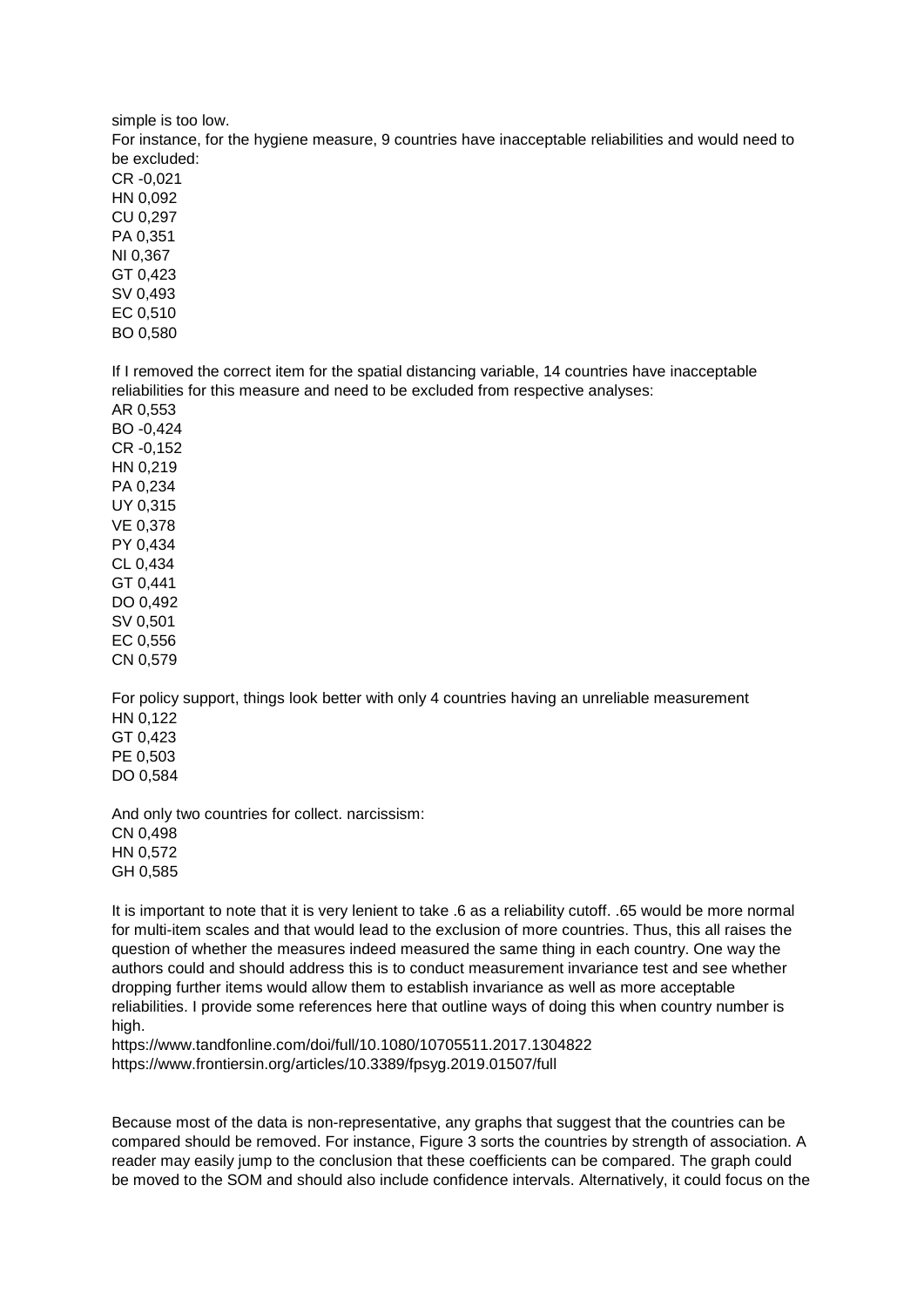20 representative countries, but, again, this would pre-require that measurement invariance has been established.

I am somewhat uncertain about the contribution of the paper given the reliance on correlational and self-report data. It may be little surprising that social attitudes are weakly correlated with self-reported behaviours within the same national context. However, with new data that is publicly available, the authors could convince me about the robustness and behavioral implications of their findings. Many large-scale survey programs with representative samples measure national identification. For instance, the newest wave of the World Values Survey that just came out measures national identity with items such as how close people feel to their country. This representative data is available for many countries (including a variety of non-WEIRD) and could be used to robustly test whether there is an associations between national identity and actual health behaviour such as social distancing. The latter behaviour can be measured for instance through Google Mobility data https://www.google.com/covid19/mobility/ that is available at many time points. Such a demonstration would go a long way. (By the way, similar tests could also be conducted with the 20 countries at the aggregate country level, although power would likely be to low).

The title and various parts of the paper use language that implies causality ("predicts"), but what we are dealing with are associations (as the authors acknowledge). I understand that "predicts" can be used in an analytical sense (i.e., as in x predicts y in a regression model), but the paper should avoid such language throughout and especially in the title and abstract to not lead readers to false conclusions.

The study was not preregistered and I was somewhat confused by the role of collective narcissism in this study. It wasn't entirely clear for me why the variable was of interest. The authors surprisingly find that HDI was related to less public health support. They write,

"In other words, citizens in countries with higher scores on the global Human Development Index also reported less support for two of our COVID-19 public health measures. However, we should note that our dataset includes data from very few African countries, many of which have relatively low HDI scores but seem thus far to have fared better in the pandemic than higher-HDI countries."

Could the authors present a formal test of whether African countries indeed were outliers that drove the effect?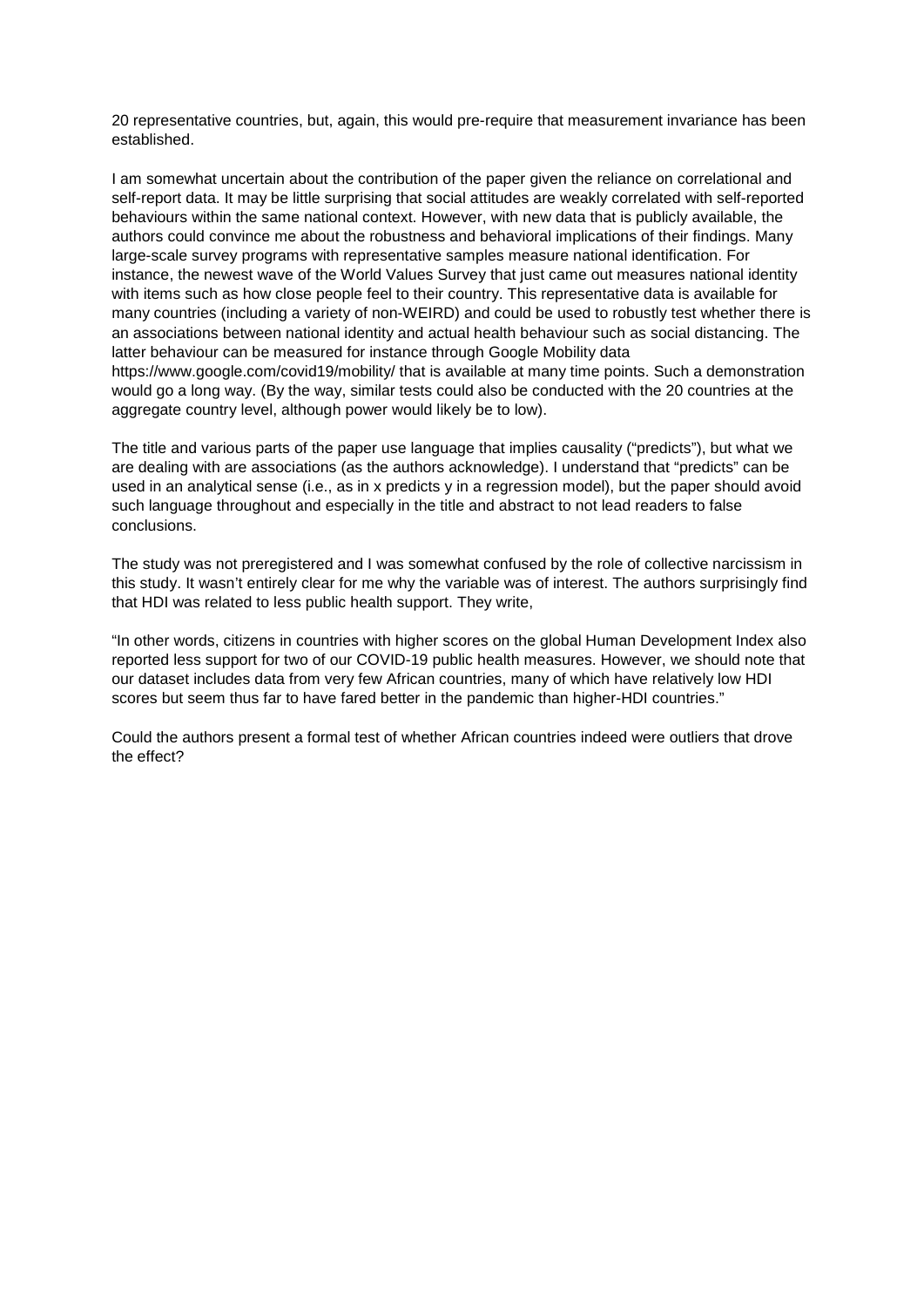# **Reviewers' comments:**

**Reviewer #2 (Remarks to the Author):** While we were grateful that Reviewer 2 had "no objections to the publication of the revised paper", they made the following comments and we have responded to each of them in our revision.

**2.1.** "My original point was that social solidarity/cohesion is likely to be associated with compliant behaviour among citizens. National identity is one, particular, manifestation of this 'we-feeling'. Maybe unsurprisingly, the authors find a positive correlation between national identity and compliance. They use this finding to suggest a positive benefit of stoking/enhancing feelings of national identity. My doubt about this would simply be that other forms of social identity are also likely to be important (as the authors acknowledge). Yet unless these other forms  $-$  social group identity, social trust etc  $-$  are explicitly measured and included in the model, it is difficult to identify the particular role played by national identity. I'm simply not convinced that finding a positive effect on compliance of one form of social identity/solidarity significantly advances social science understanding (or indeed of public policy). In their response, the authors do not mention testing the role of different forms of social identity (beyond partisanship). I suppose this means no such measures were included in their survey. If so, fine. But as a result, the results are less impressive and useful than I think they might have been."

*Thank you for this thoughtful comment. We agree that other social identities may be important and, unfortunately, our survey did not include measures of identification with social groups other than the nation. However, we did include collective narcissism--which is a form of identity--and the effects of national identification were not only consistent after adjusting for collective narcissism, but also statistically stronger. We have now added these new analyses to the paper showing that national identification is a stronger predictor than this other form of identity:* 

*"We conducted tests comparing the size of these coefficients and found that for all public health measures, the coefficients for national identification were stronger than the coefficients for national narcissism and political ideology. Taken together, the three predictors accounted for 8% of the person-level variance of the contact measure, for 8% of the person-level variance of the hygiene measure, and 5% of the person-level variance of the policy support measure. The coefficients for individual countries are displayed in Figure 2 and Figure 3."*

*We want to point out that social identity is not a cure all. For example, in the United States, identification with the Republican party is one of the key predictors of failing*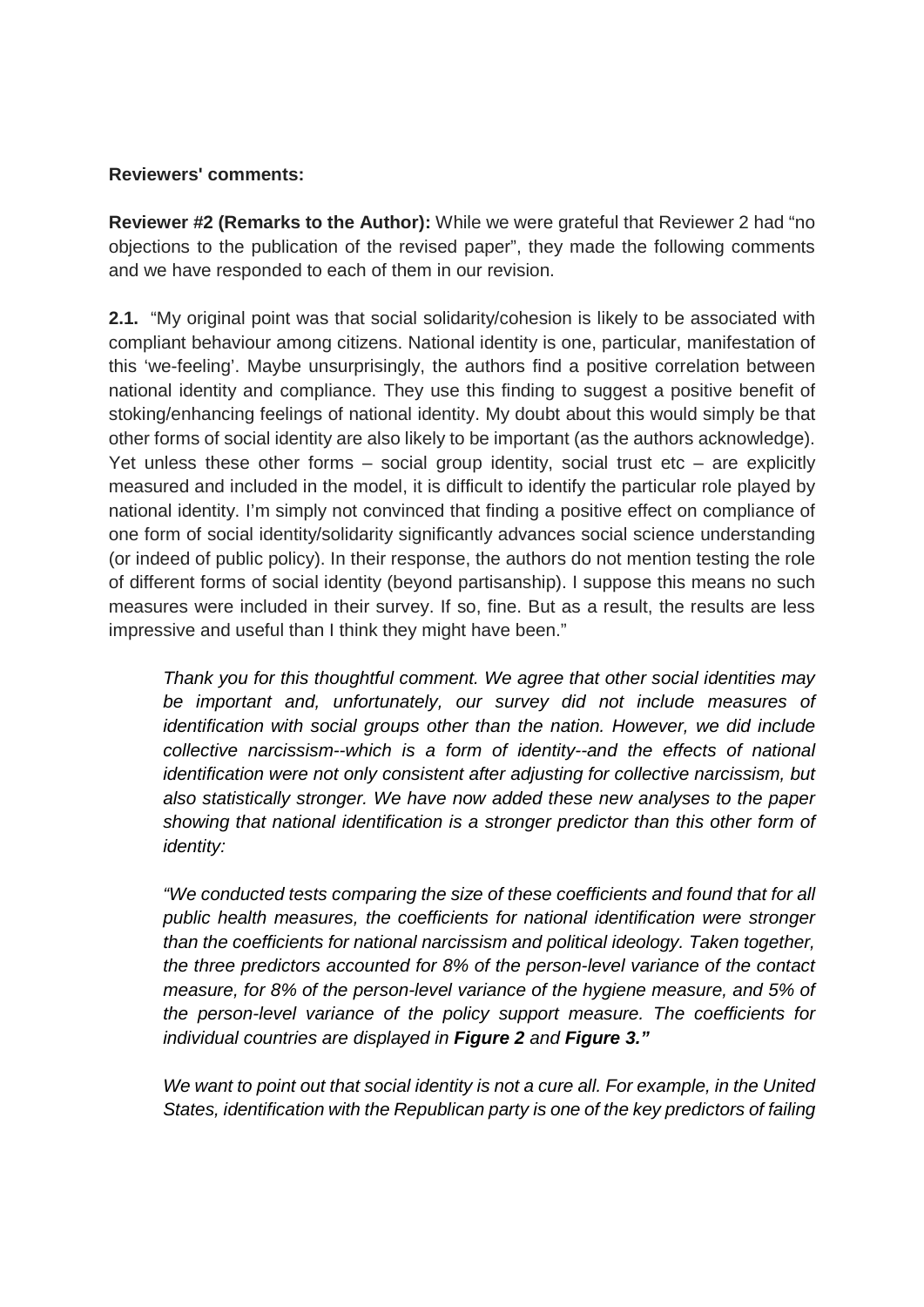*to follow the COVID19 public health measures. We have now mentioned this issue*  in the general discussion section as we agree that it is worthy of future *investigation:* 

*"There is reason to believe that other forms of group identification can undercut public health. For instance, partisanship within countries (i.e., when people strongly identify with a specific political party) is associated with risky behavior (Alcott et al., 2020; Gadarian et al., 2020; Gollwitzer et al., 2020). For example, one study that used geo-tracking data from 15 million smartphones in the US found that counties that voted for a Republican (Donald Trump) over a Democrat (Hillary Clinton) exhibited 14% less spatial distancing during the early stages of the pandemic (Gollwitzer et al., 2020). These partisan gaps in distancing predicted subsequent increases in infections and mortality in counties that voted for Donald Trump. Moreover, partisanship was a stronger predictor of distancing than many other economic or social factors (e.g., county-level income, population density, religion, age, and state policy). This may be due to leadership, social norms, and media consumed by people from different identity groups. As such, stronger group identification is not always associated with engagement in public-healthy behavior."* 

**2.2. "**I think these weaknesses are also reflected in the research design, which essentially deploys a single method for identifying the association between national identity and compliance. I think this shortcoming is less serious than the absence of measures of social identity/solidarity (above). But it could have been addressed more clearly by leveraging aggregate data alongside individual-level data."

*Thank you for raising this issue. We agree that our paper would be strengthened by including additional data using a complementary method and we have now added a second study with new aggregate data from around the world to address this concern. The good news is that the results replicate using this approach! Please see our detailed response to reviewer 5 (below).* 

# **Reviewer #3 (Remarks to the Author):**

**3.1** Reviewer 3 wrote: "I previously reviewed an earlier version of this paper and made several comments and criticisms. The revisions the authors have undertaken have largely satisfied my concerns. If I were doing this work myself I would have opted for a different measure of national identity, but these are matters upon which reasonable people can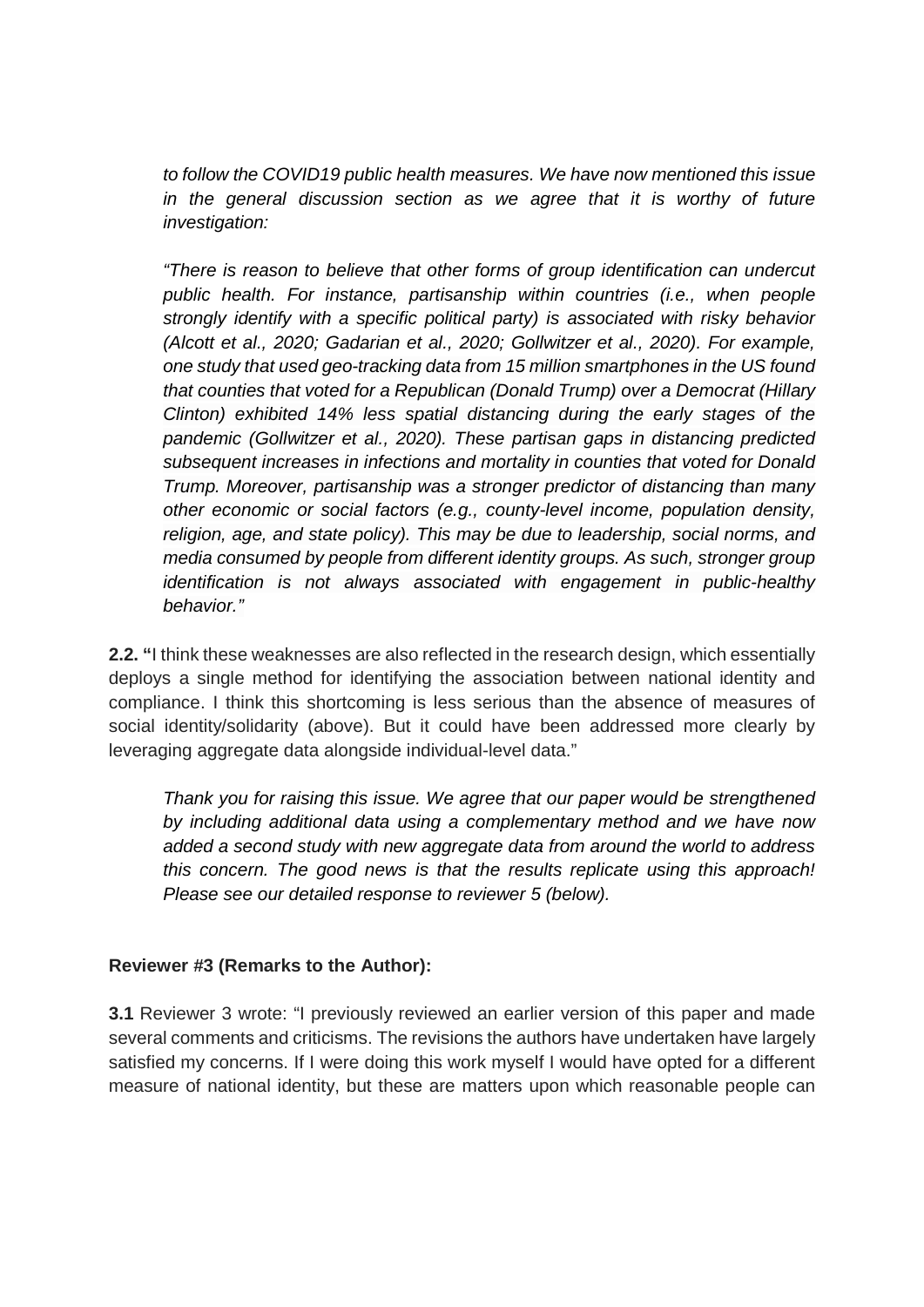disagree and is in the realm of scholarly debate. I am happy to see the paper published as is."

*We are grateful for this positive assessment of our revised manuscript and would like to thank the Reviewer for all their helpful comments on the previous draft.* 

# **Reviewer #4 (Remarks to the Author):**

**4.1** Reviewer 4 also thought we "have done a very good job revising their manuscript". They said: "They do a better job distinguishing national identity and national narcissism, do not make questionable claims, and do a better job connecting their research to possible policy efforts. I also appreciate that they analyzed the impact of type of sampling and included the new Figure 3. This research is an important contribution to the literature."

*We are grateful to the Reviewer for these positive comments, and we seek to address the two outstanding comments below.* 

**4.2** " On page 7 of the paper, the authors write: "National narcissism then predicts greater preoccupation with maintaining a positive image of the nation than with the well-being of fellow citizens….Thus, national narcissists may be less inclined to engage in behaviors to prevent the spread of COVID-19…." I get what the authors are saying, but I'm not convinced. Why wouldn't a person who is a national narcissist, and therefore desirous of a positive national image, be more likely to do what is necessary to dampen COVID-19? It makes a country look bad to have high COVID rates and to look good when rates are low (simply compare the U.S. or Italy to New Zealand, or Sweden and Norway). If having higher COVID numbers leads to more negative press and a lower international reputation, it would make sense to think that national narcissists would want their country's numbers to be low."

*Thank you for the opportunity to clarify our reasoning. Reviewer 4 is right that one would expect those scoring high in national narcissism to protect a country's image. However, we believe many of them are more interested in making the country look good, rather than in actually engaging in health-protective behaviour. This is because national narcissism seems to predict greater investment in shortterm, image-enhancing strategies rather than long-term, substantive public-health outcomes. This short term approach often leads to long term failures (which is the opposite of the approach taken by New Zealand).*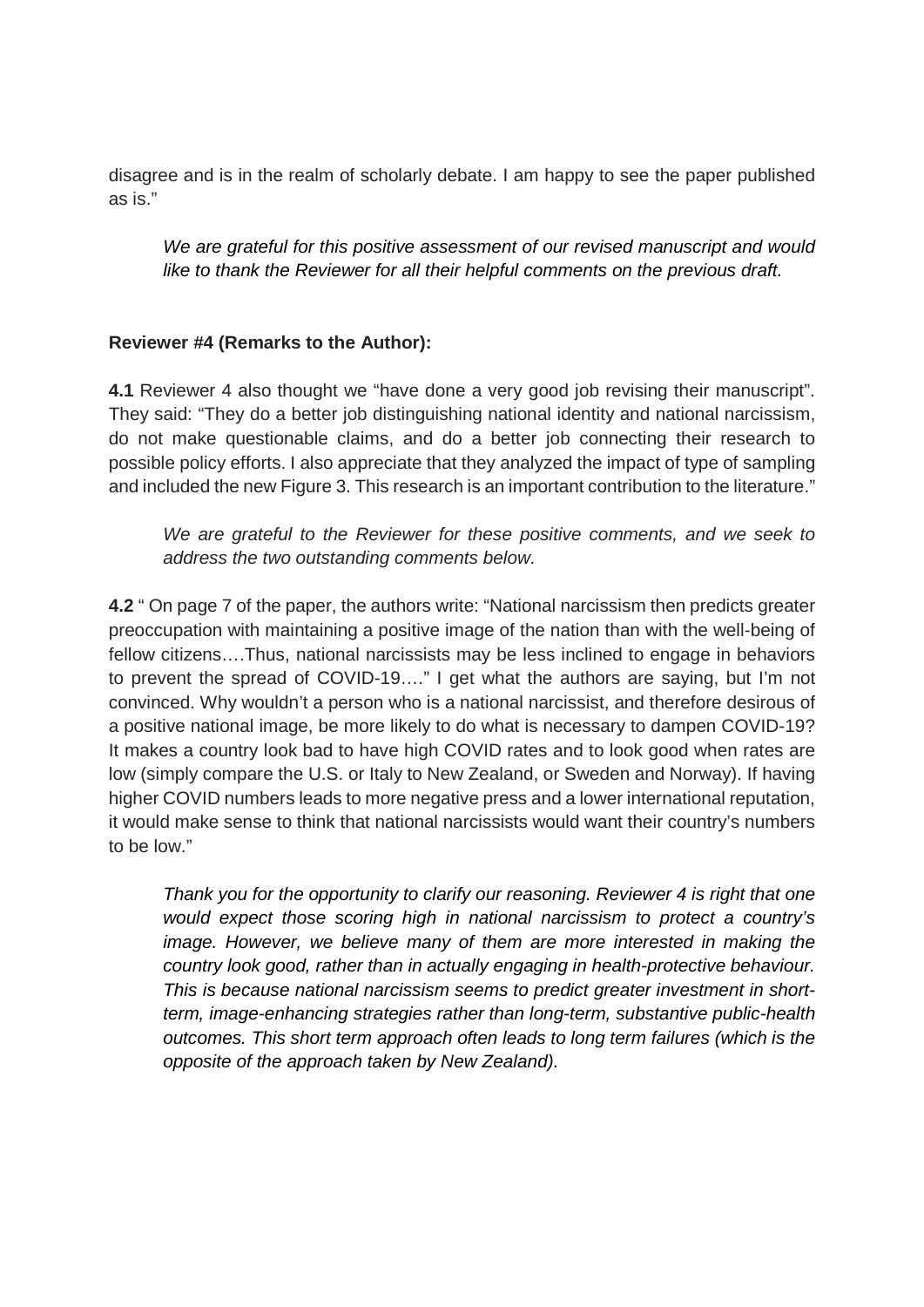*For example, in a recent unpublished study conducted by our co-authors last year, national narcissism in the US predicted support for conducting less* COVID-19 *testing in order to make the US infection rates look better. Similarly, a recent paper focusing on the relationship between national narcissism and environmental policies finds that national narcissism predicts greater support for engaging in promoting the nation's image as pro-environmental, but lower support for actual pro-environmental policies (Cislak et al., 2021; Journal of Environmental Psychology). Thus, those scoring high in national narcissism likely want their country's numbers to "look low", more so than "be low". We now edited the relevant section on p. X read:* 

*"National narcissism then predicts greater preoccupation with maintaining a positive image of the nation than with the well-being of fellow citizens (Cislak et al., 2018; Marchlewska et al., 2020). Thus, in a crisis, national narcissists may prefer to invest in short-term image enhancement than in long-term solutions (see also Cislak et al., 2021). They may then be less inclined to engage in behaviors to prevent the spread of COVID-19--or even acknowledge the risks associated with the pandemic in their home country (Nowak et al., 2020)."*

**4.2** "In the comments from the authors (and thank you for having your comments be clear and responsive to reviewer concerns), I'm not convinced by the argument on page 12. The authors write, "since country is not the unit of analysis, and there is no underlying need to have a sample of 500 people per each country (e.g., the vast majority of studies in psychology have less than 500 people across all conditions), we prefer to include the complete sample in the main paper." I think this is disingenuous. Most psychology studies are experiments with a small number of conditions. The important consideration is that participants are randomly assigned to condition, so there just need to be enough cases to test the impact of the conditions. Survey research is very different and depends on a random sample of respondents. A much larger sample size is needed in survey research than in experiments to be able to test the effects of survey responses across multiple variables. I still think the very small sample sizes in some of the countries is a problem, but the information now included in the revised manuscript is clearer and the claims made are not overly broad."

*We agree that experimental and survey studies have different sampling considerations. However, in multilevel analyses, such as ours, the biggest concern is often the higher-level sample size (Hox & Maas, 2004). Retaining more samples allowed us to include a large enough number of countries for multilevel analysis. However, this could have implications for the precision of the coefficients in each nation so we have noted this in the supplement.*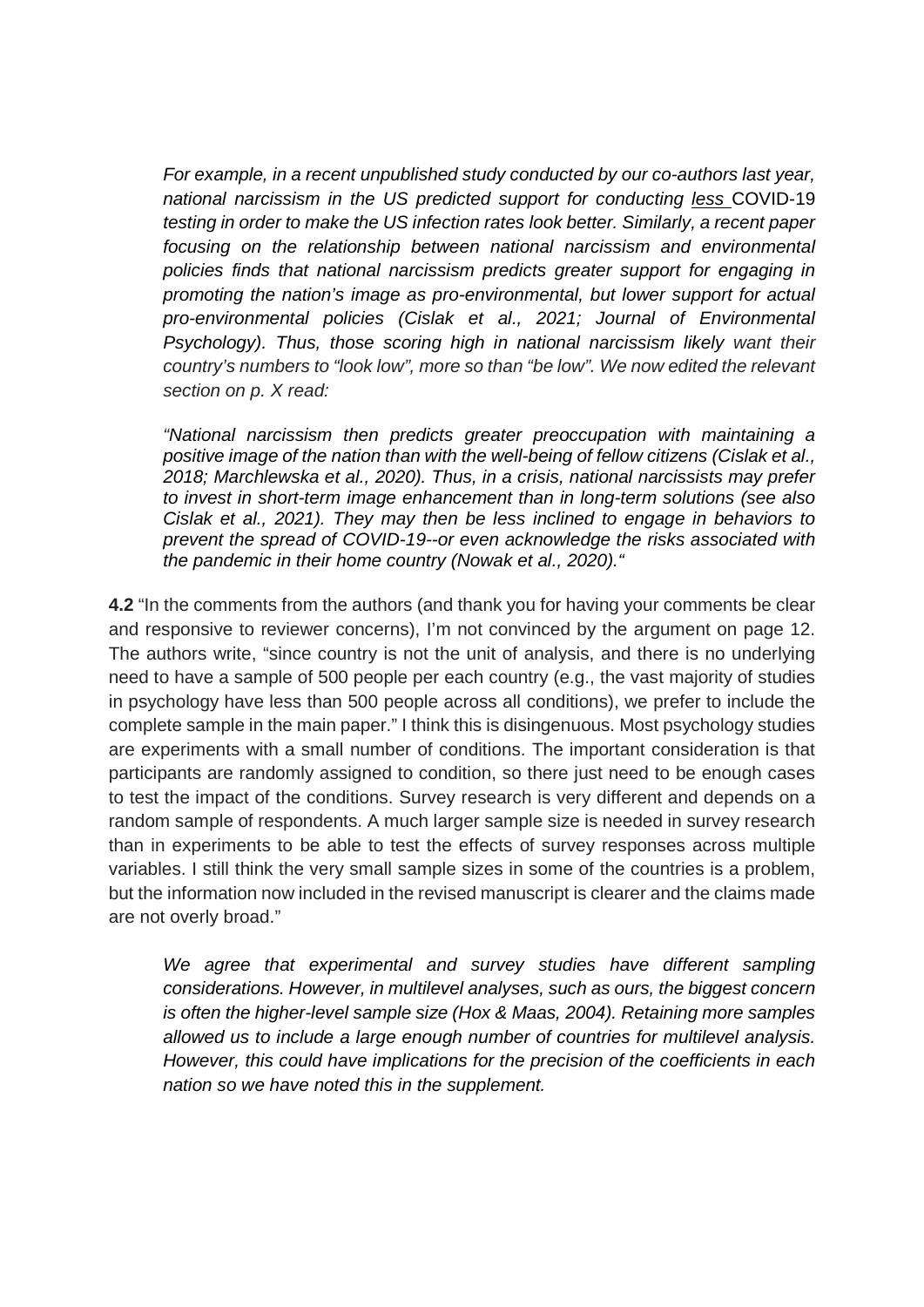# **Reviewer #5 (Remarks to the Author):**

**5.1 Reviewer 5 commented, "**First, most of the datasets used are not representative. As a result, only 20 out of 65 countries can be meaningfully compared. The authors write,

"Although we managed to collect data from 67 countries and territories, we were nevertheless unable to ensure representative samples from many countries or even conduct our survey in other countries (especially in many African countries as well as the Middle East). Therefore, our inferences apply to nations where we managed to complete this research and the specific samples we obtained."

However, in my understanding, inferences based on data from 67 countries (with most being non-representative samples) cannot be used to make inferences about the 20 countries that did have representative data (for that, only these 20 countries would need to be analysed. I understand that moderations were ran, which may attenuate this critique, but if so it could be more clearly conveyed when and where it is reported)."

*Thank you for your comments. Although we agree that our conclusions cannot easily generalize to all citizens in all these countries, we disagree that our samples constitute a limitation for a couple of reasons. First, the overwhelming majority of published papers in the field of psychology have no representative samples (e.g., we guess that less than 1% have such samples and the vast majority are undergraduate or MTURK samples from WEIRD countries). Second, including all samples allowed us to achieve a sample size required (> 50) for multilevel analyses, where higher-level (in our case, country-level) is usually a concern (Hox & Maas, 2004). Moreover, multilevel models take into account different numbers of observations within groups.*

*We aim to provide an open acknowledgment of limitations in regards to nonrepresentative samples and have quantitatively assessed the role of national identification in both representative and non-representative samples. The good news is that there is really no difference in the main conclusions depending on the samples we analyze. If anything, there seems to be a stronger relationship in the most representative samples. We have now included more details of this analysis in the paper and think it helps strengthen the overall conclusions.* 

*We have now included a brief note in the paper and a more detailed analysis in the supplement noting that the representativeness of the samples has no bearing on the conclusions. Specifically, we find almost identical patterns of results (with identification predicting health measures) in both representative samples and non-*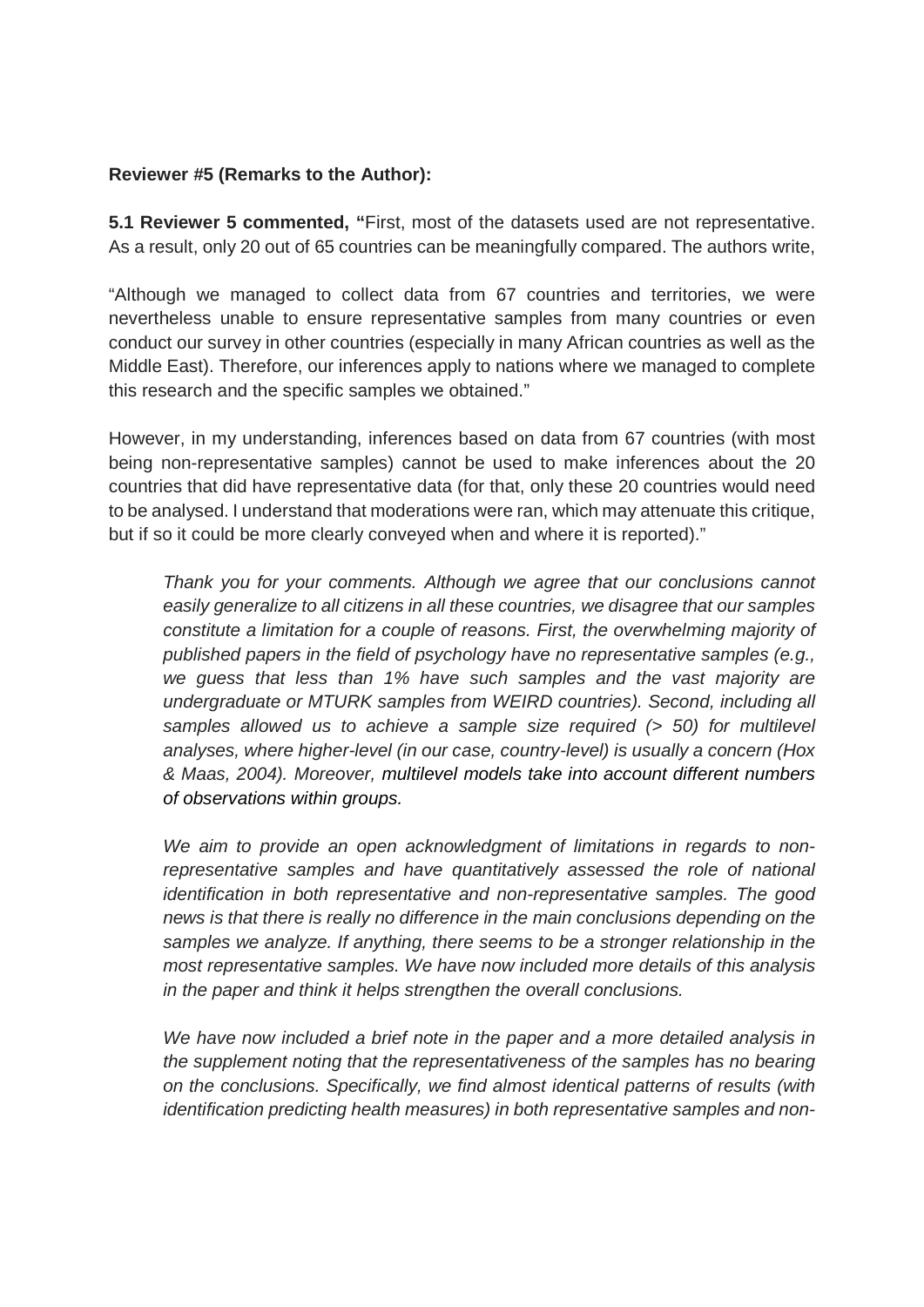*representative samples. As such, we have strong empirical grounds to believe this issue does not impact any of our conclusions:* 

*'We collected data in 67 countries. In 28 of these countries, we were able to obtain representative samples in terms of sex, age, and education. We collected convenience samples in 36 countries, and in three countries the sampling was mixed. We examined possible differences between countries as function of the representativeness of the sample by including a contrast coded variable (1 = representative, 0 – mixed, -1 = non-representative) at the country-level in the models that examined relationships between our three public health measures (spatial distancing, physical hygiene, and policy support) and our three predictor variables (national narcissism, national identification, and political ideology).* 

*We found that means for the three public health measures were higher in nonrepresentative samples than they were in representative samples. We found one significant moderating effect for slopes (* $q_{021}$  *= .038, t = 2.55, p = .014). In the analysis of spatial distancing, the slope for national identification was weaker for countries that had obtained non-representative samples than it was for countries that were able to obtain representative samples. Althout it was slightly weaker, we should note that the slope for countries with non-representative samples (.08) was still significantly different from 0 (p < .001)."*

**5.2** "Moreover, I was surprised that the analyses were conducted without a formal test of measurement invariance, which is long-established standard in cross-national research. That is, the authors need to show that the factor structures of their measures show at least metric or (better) scalar invariance. This is needed for any analyses that makes use of data from more than one country (regardless of controlling for the multi-level structure). One reason for why I think it will be difficult to establish measurement invariance is that reliabilities for the measures vary a lot between the countries. I didn't seem to find any information about it in the main document, so I calculated them myself. If I did that correctly, many countries cannot be used in analyses involving certain variables as their reliability simple is too low." Reviewer 5 proceeds with examples of countries with unacceptable reliabilities,

Reviewer 5 further wrote: "Thus, this all raises the question of whether the measures indeed measured the same thing in each country. One way the authors could and should address this is to conduct measurement invariance test and see whether dropping further items would allow them to establish invariance as well as more acceptable reliabilities."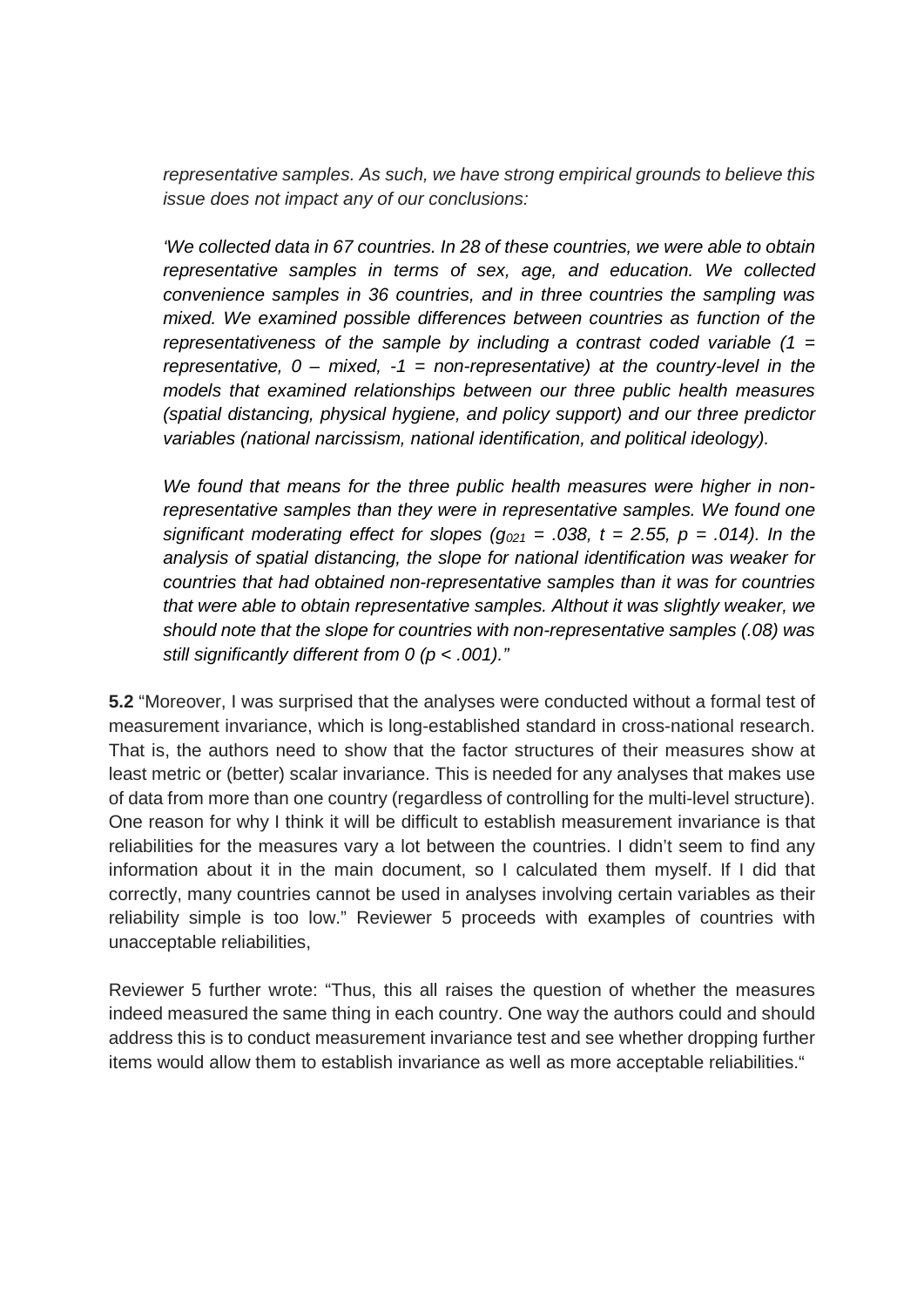*Thank you for this comment. As you note, it is very difficult--if not impossible--to establish measure invariance across this many countries. We were less concerned by invariance testing given recent findings showing that non-invariance might be less problematic for cross-cultural research than initially assumed (e.g., Welzel et al., 2021; Sociological Methods & Research). However, we do agree with the Reviewer that it is important to consider the reliability of our measures and we employed a specific analytic approach to address this issue.* 

*Specifically, we presented a three-level analysis (items nested with person, persons nested with countries). Such analyses take into account individual level reliabilities in responses. This is a step further than country-level reliabilities, which can mask the likelihood that a measure is more or less reliable across individuals within a country. One of our co-authors, who is a pioneer in multi-level modeling (see papers by Nezlek, 2001; 2008), suggested that this was the most powerful approach to address this issue. Indeed, this is one of the major advantages of using a multi-level model as an analytic approach. We also accounted for Bayesian shrinkage in our models to downweight less reliable observations. We sought to explain our approach more clearly in the manuscript:* 

*"We analyzed the data using multi-level models in which persons were treated as nested within countries (Nezlek, 2010). We also included a measurement level to control for individual differences in how consistently people responded to items that were meant to measure the same construct. Our analyses estimated relationships at the individual level while controlling for country-level differences. For example, did people who had a stronger national identification endorse public health measures such as social distancing more strongly than people with a weaker national identification? A set of regression coefficients was estimated for*  each country, and the means of these coefficients were tested for statistical *significance. Moreover, the standard errors of these co-efficient incorporated "Bayesian shrinkage" meaning that less reliable observations (countries and individuals) influenced parameter estimates less than more reliable observations."*

*The reviewer also reported countries with a reliability <.60 and raised concerns about using these countries in the analyses. For thoroughness, we decided to directly test whether this was an issue by comparing all countries with reliabilities <.60 on our key independent and dependent measures to those without reliability issues. Thankfully, the main findings of the relation between national identification and each of our public health measures were not moderated by samples with low reliability measures. In short, reliability did not account for any of our findings and does not qualify any of our main conclusions. Thanks for encouraging us to*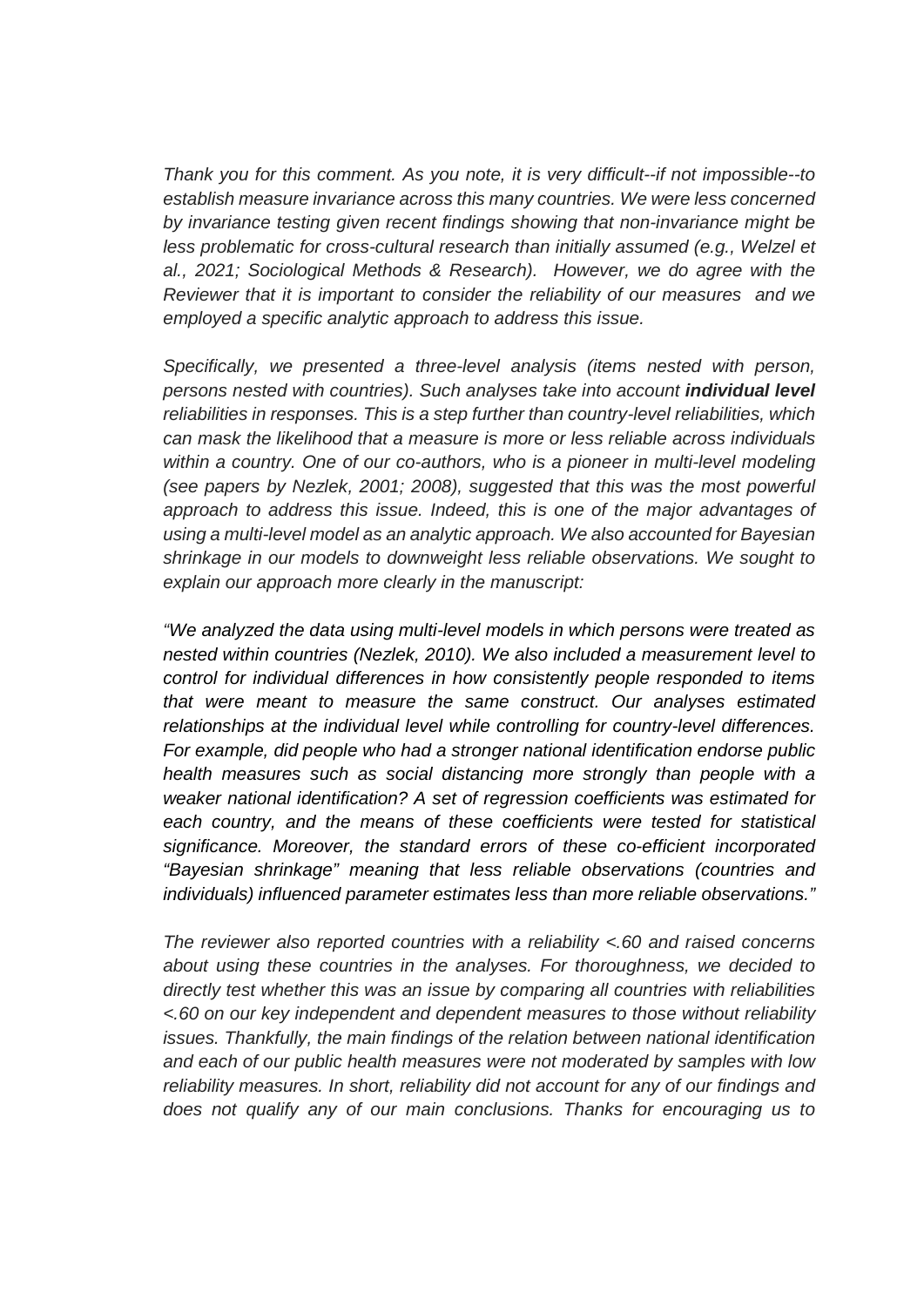*consider and test this possibility. We are now more confident in our main conclusions. As we note in the supplement:* 

*"Although our analyses took into account individual differences in the reliability of our outcomes and the unreliability of slopes, to examine more thoroughly if unreliability may have confounded our results, we conducted a series of analyses in which we examined if the coefficients (slopes and intercept) varied as a function of whether the measures in an analysis were reliable or not. Following the guidelines suggested by Shrout (1998), we defined reliable as .6 or above.* 

*For the analyses of spatial distancing, the outcome and predictors were reliable for 50 countries, for physical hygiene, they were reliable for 53 countries, and for policy support they were reliable for 57 countries. Similar to how we examined the possible influence of the representativeness of the sample, we added a contrast coded variable (1 = reliable, -1 = not reliable) at the country-level in the models that examined relationships between our three outcomes and three predictors. These analyses found no significant effects for the reliability of our measures for intercepts or slopes."*

*We would also like to stress that significant results would be obtained <i>despite unreliability, not because of it. Reliability is a form of random error. The more error, the less likely one is to find a relationship. This would make the effect size estimates from nations with lower reliability highly conservative. Furthermore, because all of our scales are single factors with very few items, and because we focus on associations between variables rather than estimations of mean levels of different constructs, individual level reliability is a bigger concern than invariance. We are happy to add this to the manuscript if you think it would be useful for future readers.* 

**5.3** Because most of the data is non-representative, any graphs that suggest that the countries can be compared should be removed. For instance, Figure 3 sorts the countries by strength of association. A reader may easily jump to the conclusion that these coefficients can be compared. The graph could be moved to the SOM and should also include confidence intervals. Alternatively, it could focus on the 20 representative countries, but, again, this would pre-require that measurement invariance has been established.

*We agree that this is a general issue for any figure that includes multiple groups with measurement effort differences. Moreover, as we noted above, we find no differences between the countries with representative samples and those without.*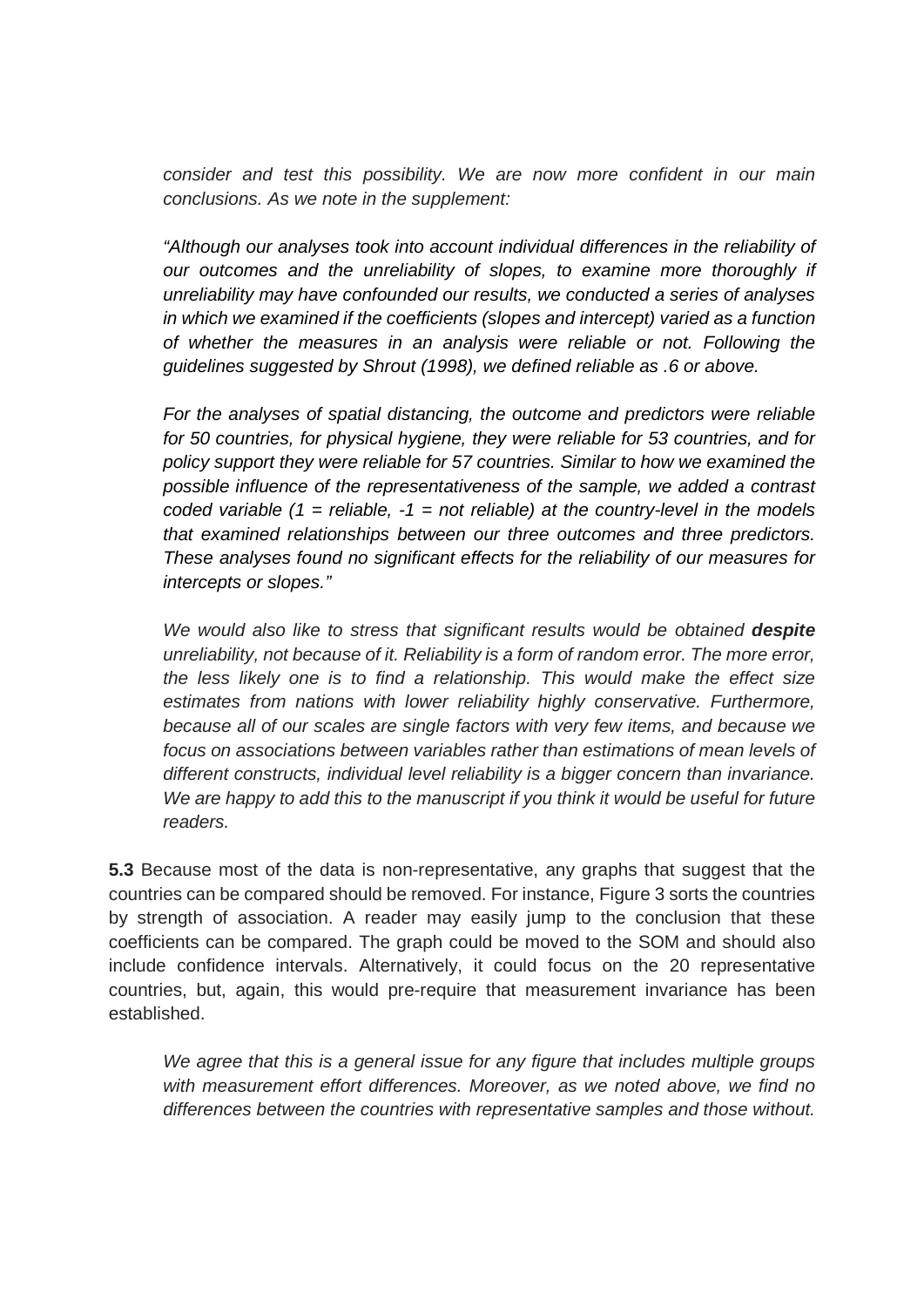*We have further clarified this in the manuscript and supplement and are happy to*  expand on these analyses in the supplement if you think it would be helpful for *readers.* 

*It is also worth noting that the coefficients are in the same direction for virtually every measure for every country we studied and we make no major comparisons or conclusions about differences between specific countries. As such, we prefer to include the figures for illustrative purposes about the general consistency of the findings (which is consistent with the language in our paper). We are happy to include an acknowledgment of the differences in error in the figure caption, if you think it would help. But again, we are reluctant to make the differences salient when that is not the thrust of the paper. Instead, we have tried to highlight the general pattern reflected in the figure.* 

*We have also created new figures that include 95% confidence intervals for every country and coefficient. These are quite hard to read and take up a lot of space, so we have placed them in the supplement for people who are extremely interested in these details. But I have pasted them here for you to see if you would like us to move them into the body of the paper:*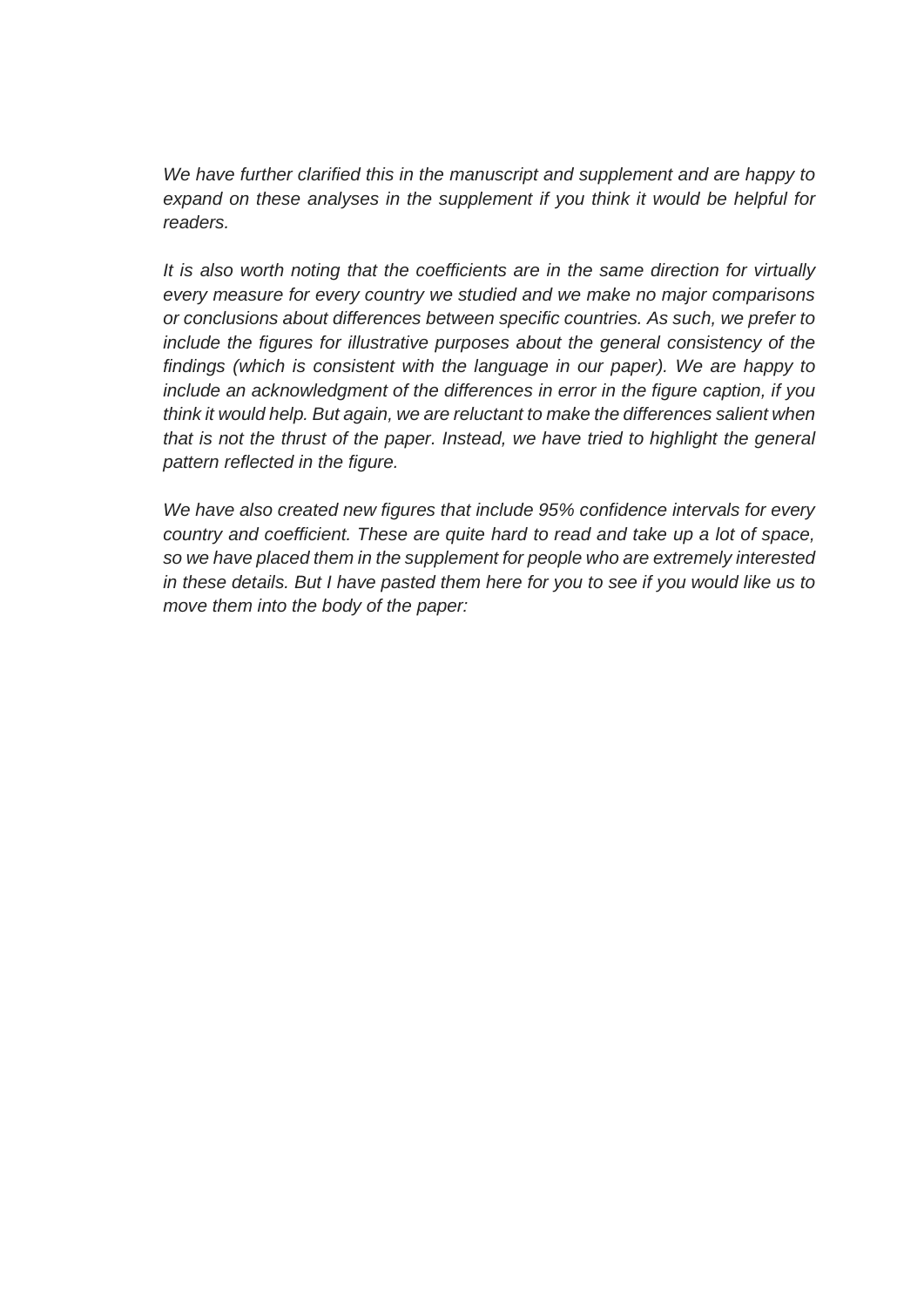

*Figure S1. Relation between national identification and public health measures in 67 countries and territories. The coefficients reflecting the relation between national identity and each of the health measures are presented for each country. The relation with physical contact (left), hygiene (center), and policy support (right) are presented with 95% confidence intervals.*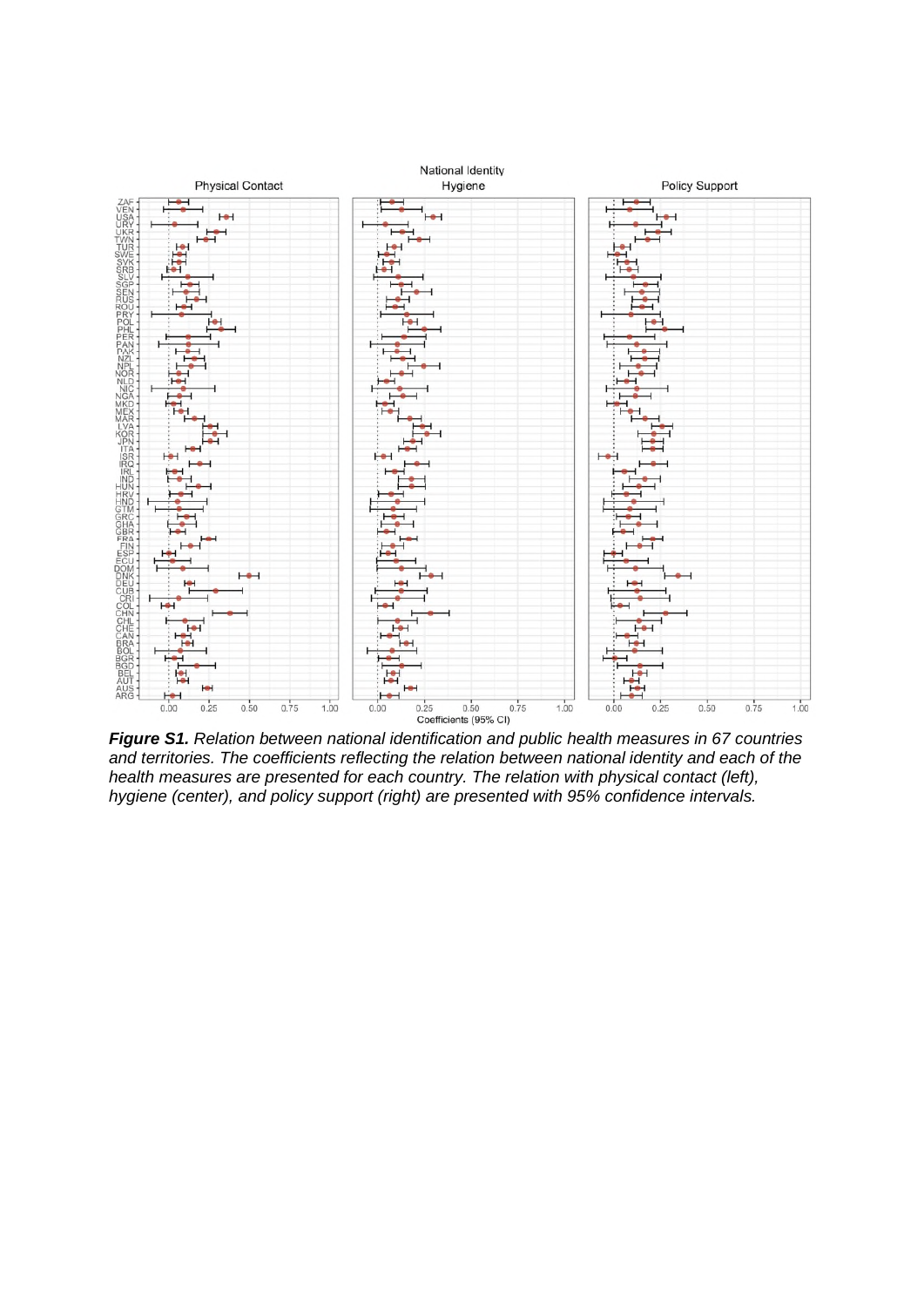

*Figure S2. Relation between national narcissism and public health measures in 67 countries and territories. The coefficients reflecting the relation between national narcissism and each of the health measures are presented for each country. The relation with physical contact (left), hygiene (center), and policy support (right) are presented with 95% confidence intervals.*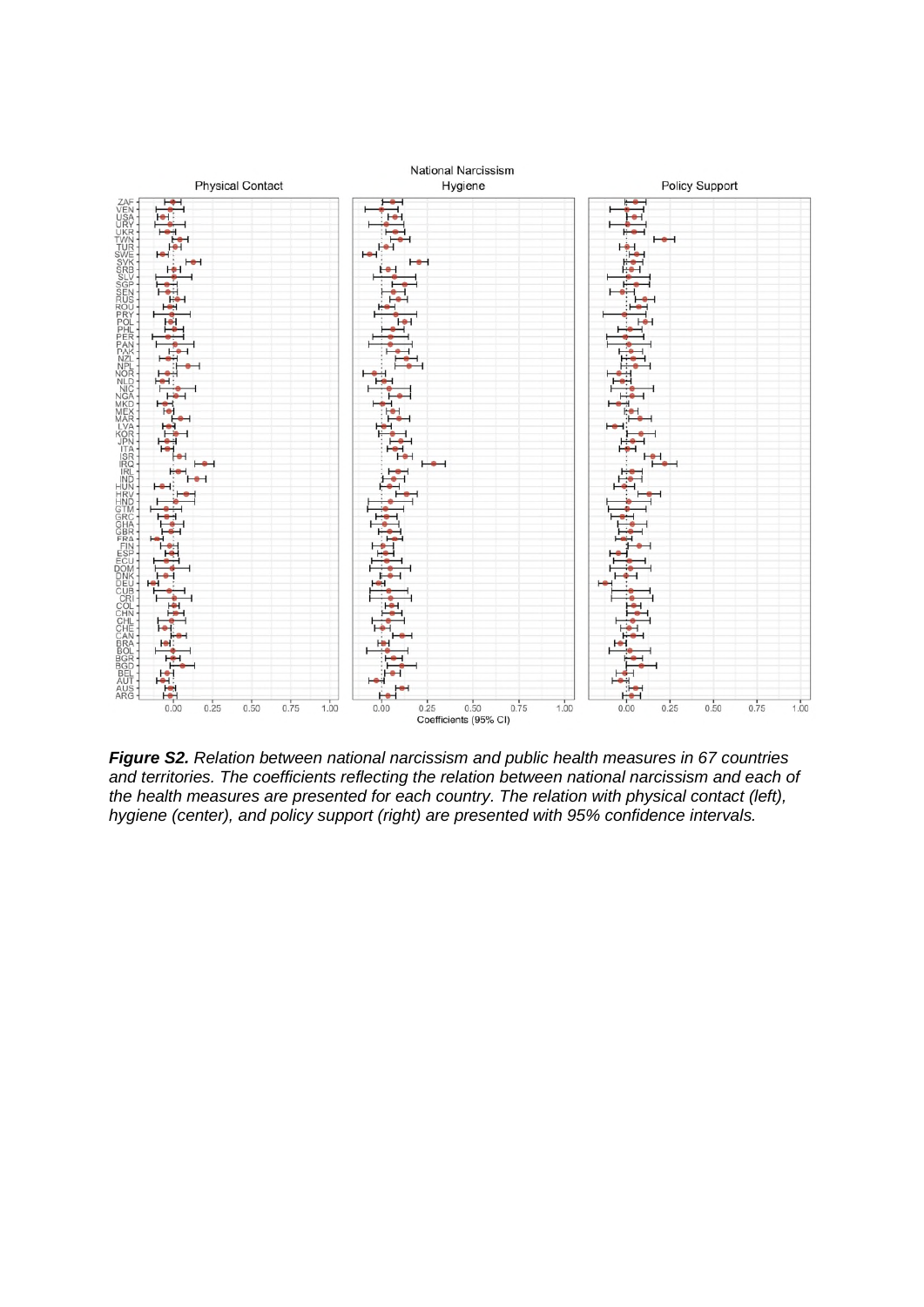

*Figure S3. Relation between political ideology and public health measures in 67 countries and territories. The coefficients reflecting the relation between political ideology and each of the health measures are presented for each country. The relation with physical contact (left), hygiene (center), and policy support (right) are presented with 95% confidence intervals.* 

**5.4** I am somewhat uncertain about the contribution of the paper given the reliance on correlational and self-report data. It may be little surprising that social attitudes are weakly correlated with self-reported behaviours within the same national context. However, with new data that is publicly available, the authors could convince me about the robustness and behavioral implications of their findings. Many large-scale survey programs with representative samples measure national identification. For instance, the newest wave of the World Values Survey that just came out measures national identity with items such as how close people feel to their country. This representative data is available for many countries (including a variety of non-WEIRD) and could be used to robustly test whether there is an association between national identity and actual health behaviour such as social distancing. The latter behaviour can be measured for instance through Google Mobility data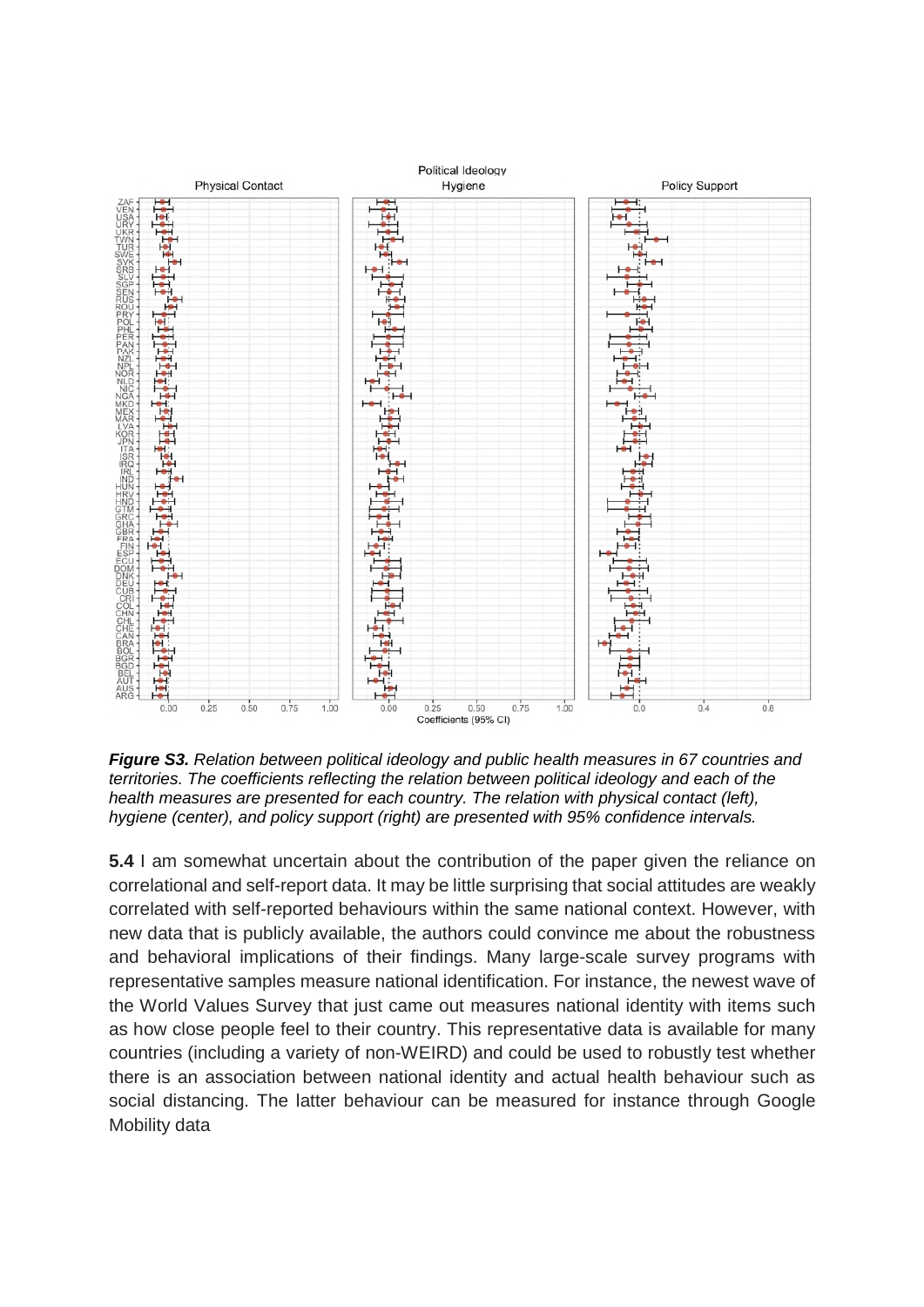https://www.google.com/covid19/mobility/ that is available at many time points. Such a demonstration would go a long way. (By the way, similar tests could also be conducted with the 20 countries at the aggregate country level, although power would likely be to low).

*We are extremely grateful to the reviewer for making this suggestion. We followed this recommendation and conducted a second study using Google Community Mobility Reports and correlated physical distancing with an index of national identification from the World Value Survey (combining items measuring national pride and closeness to their own country). We were able to obtain data from 42 countries which had available data for both the national identification and the mobility scores.* 

*As you can see in the paper, these results clearly replicate the findings from Study 1 using aggregate indices of physical movement and national identification. We note in the paper:* 

*"Study 1 relied on self-report measures. To test the robustness of our predictions, we sought to conceptually replicate our findings using publicly available indices of national identity as well as actual behavior change during the pandemic. To this end, we relied on two publicly available datasets: the World Values Survey (Haerpfer et al., 2020) and the COVID-19 Google Community Mobility Reports which indicate how people's physical movement has changed in response to COVID-19 policies (available at www.google.com/covid19/mobility/). We created an index of national identification using the two relevant items from the World Value Survey (i.e., national pride and closeness to their nation) and an index of physical mobility by averaging community movement across all available places (i.e., retail and recreation, groceries and pharmacies, parks, transit stations, workplaces, and residential). See Methods for details about the sample and measures.* 

*We examined whether countries with higher average national identification would also show stronger change in mobility in response to COVID-19 restrictions during April and May 2020--the period in which we collected most of the samples in Study 1. We conducted our analysis for the full sample of 42 countries in which aggregate data which was publically available for both for the national identification and the mobility scores.* 

*Replicating the pattern of results from Study 1, national identification was positively associated with reduced spatial mobility, r = .40, p = .008<sup>1</sup> . The observed* 

<sup>&</sup>lt;sup>1</sup> Please see the Supplement for separate correlations for each of the places and the two indices of national identifications.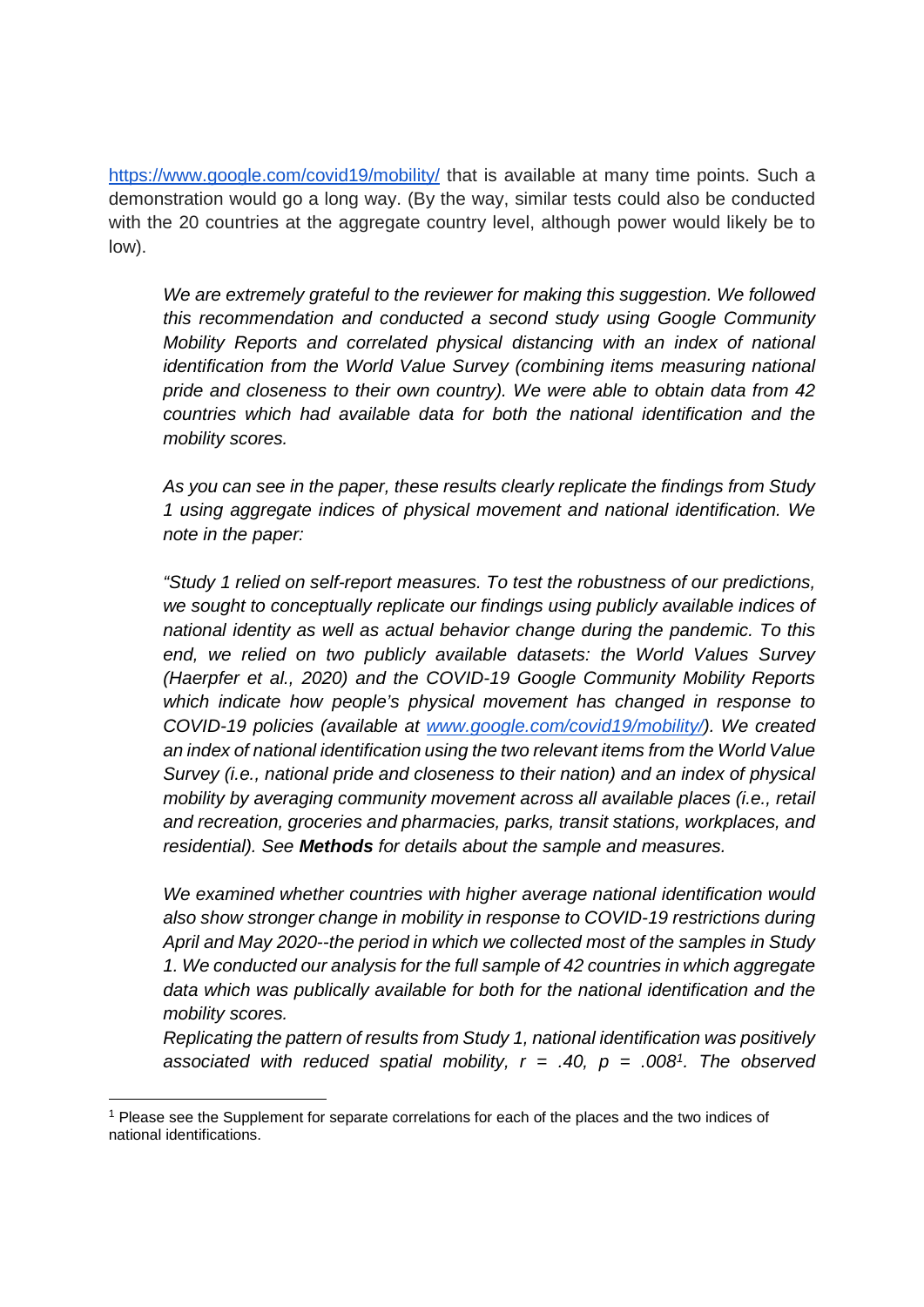*association at the aggregate level was moderate to strong. Thus, we found evidence both at the person-level and country-level showing a link between national identification and support for and engagement with public health behaviors."* 



*As these new analyses provide clear converging evidence for the self-report data*  in 67 countries, we can be even more confident in the results of the paper. If the editor believes that the paper would be strengthened by swapping the order of *studies, please let us know as we can see merits to both approaches.*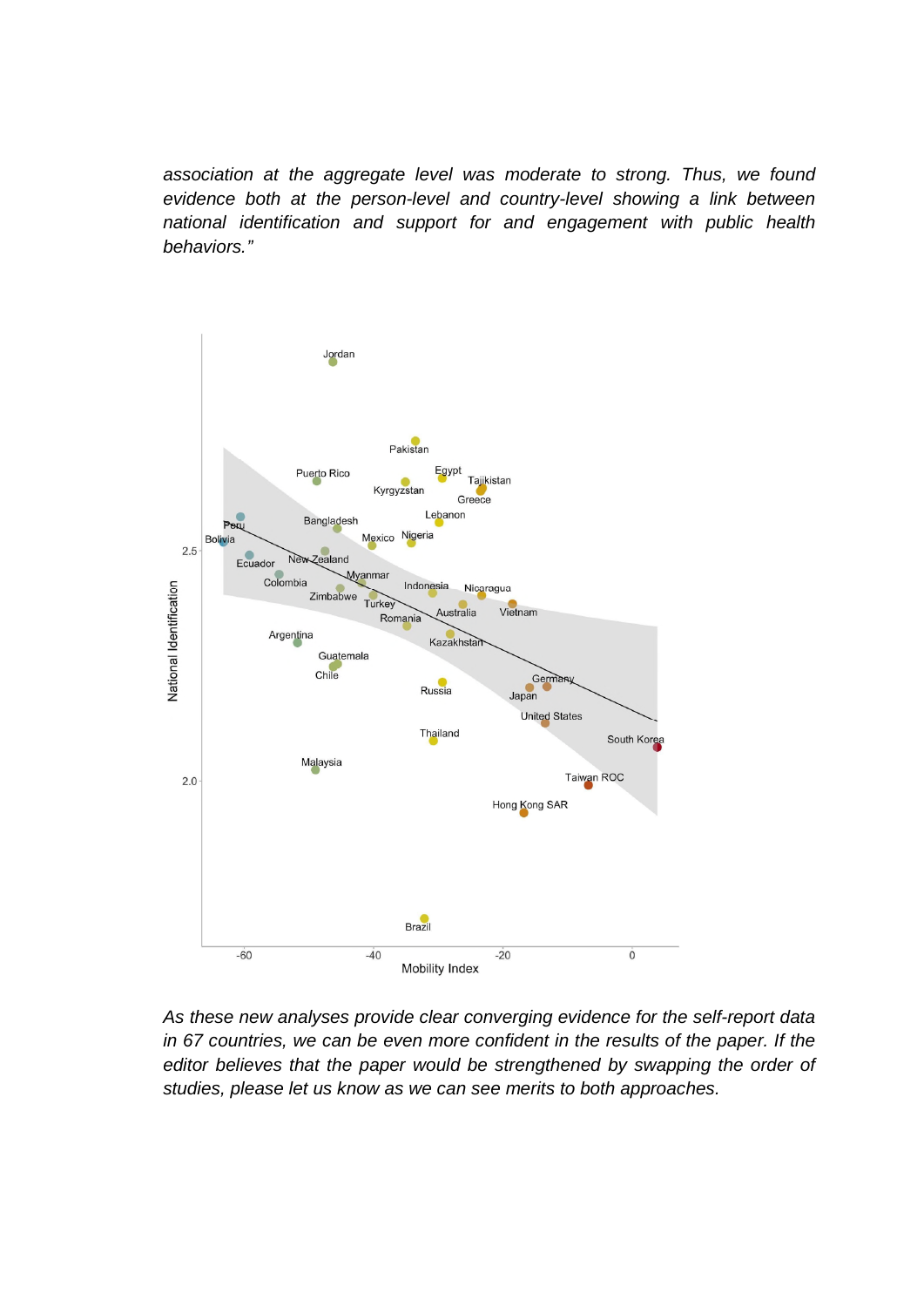**5.5** "The title and various parts of the paper use language that implies causality ("predicts"), but what we are dealing with are associations (as the authors acknowledge). I understand that "predicts" can be used in an analytical sense (i.e., as in x predicts y in a regression model), but the paper should avoid such language throughout and especially in the title and abstract to not lead readers to false conclusions".

*Thanks for raising this issue. Although we tried to be careful with our language, we realize it can be interpreted differently by various audiences. As such, we have gone through the paper again to mitigate any confusion about this issue. We are happy to change any additional instances that could be confusing to readers.* 

**5.6** "The study was not pre-registered and I was somewhat confused by the role of collective narcissism in this study. It wasn't entirely clear for me why the variable was of interest".

*As Reviewer 5 notes, the study was not pre-registered due to the urgency of conducting the research around the world during the pandemic*. *However, we planned to test the effect of collective narcissism alongside the effect of national identification at the stage of survey design. Just as it is important to distinguish self-esteem from narcissism, it is important to distinguish genuine national identification, that is the importance of one's identity to the self and satisfaction with group membership, from the more defensive collective narcissism, which captures beliefs about ingroup superiority and entitlement to special treatment. This also allowed us to distinguish national identification from other forms of identity (as we noted in our response to one of the other reviewers, above). We have tried to make the conceptual argument more transparent in our revision. As we explain in the manuscript:* 

*"National identification tends to correlate positively with national narcissism because they both assume a positive evaluation of one's nation. However, they predict different outcomes. For example, outgroup prejudice is negatively associated with national identification but positively with national narcissism (Golec de Zavala, Cichocka, & Bilewicz, 2013)."* 

*Importantly, studies conducted in the context of the COVID-19 pandemic suggested that collective narcissism might be associated with problematic attitudes and behaviours (e.g., Nowak et al., 2020 linked it to hoarding; Sternisko et al., 2020 linked it to conspiracy beliefs). Thus, it was important to test whether any desirable effects observed for national identification would be unique to it, or would be also observed for collective narcissism.*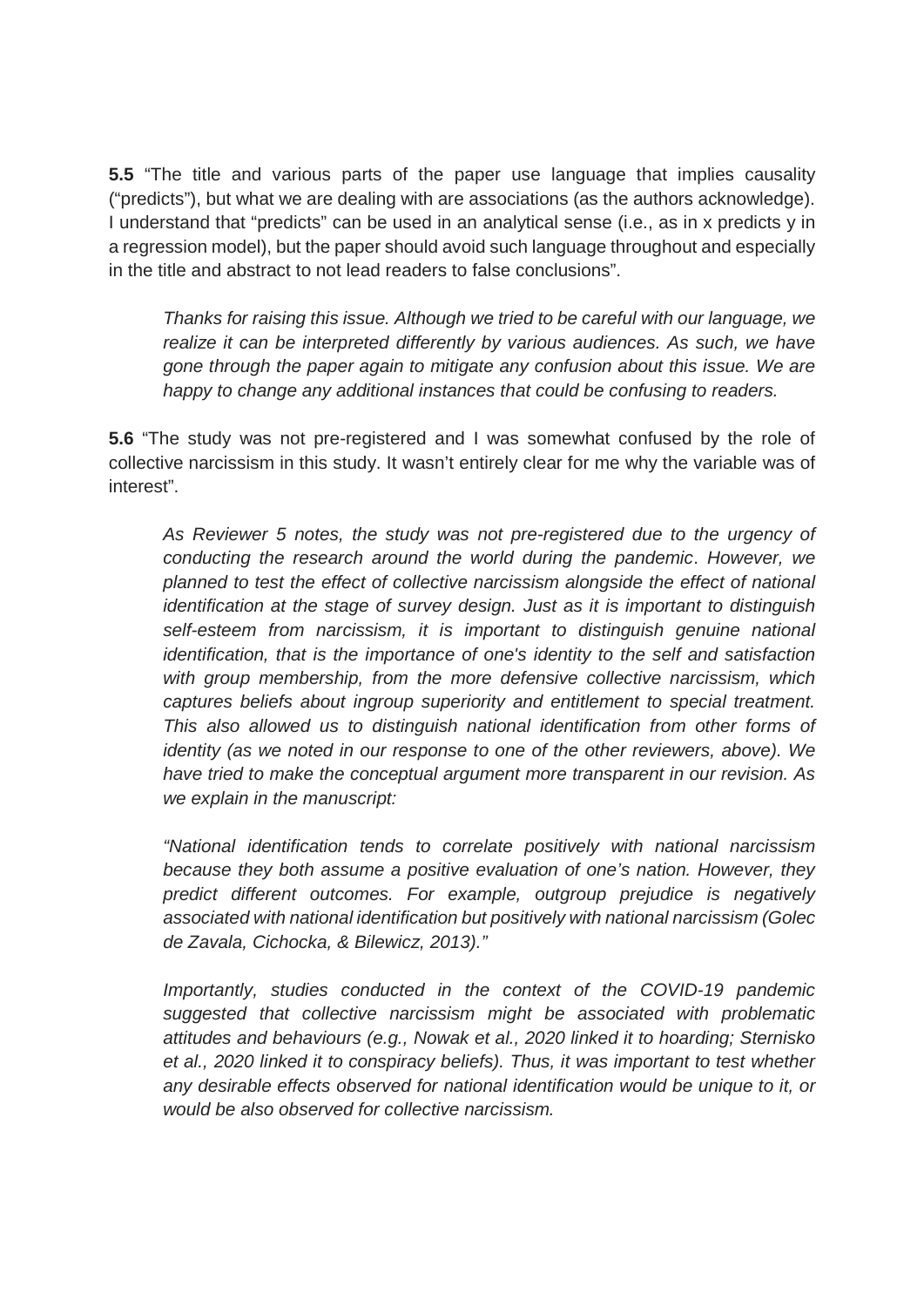**5.7** The authors surprisingly find that HDI was related to less public health support and note this might be driven by these African countries as outliers. They write, "In other words, citizens in countries with higher scores on the global Human Development Index also reported less support for two of our COVID-19 public health measures. However, we should note that our dataset includes data from very few African countries, many of which have relatively low HDI scores but seem thus far to have fared better in the pandemic than higher-HDI countries."

*We have moved this comment to a footnote since it was not a central analysis for our hypothesis or a finding we place a great deal of trust in for the reasons we mentioned. More importantly, we want to underscore that African countries did not drive the central effects in our paper (linking national identification with public health measures, as shown in Figure 3). The same general pattern was observed on almost every public health measure in every country we studied. Indeed, the countries with the strongest relationship between national identification and public health measures were: Denmark, China, Philippines, United States, Ukraine, Poland, Cuba, Republic of Korea, Japan, France, Latvia, Australia, Taiwan, Iraq, Hungary, and Russian Federation--none of which were in Africa. As such African countries were not outliers or even at the edge of the distribution and therefore could not drive any of the effects.* 

We hope you will agree that these changes have significantly improved the manuscript and hope it is now suitable for publication in *Nature Communications.*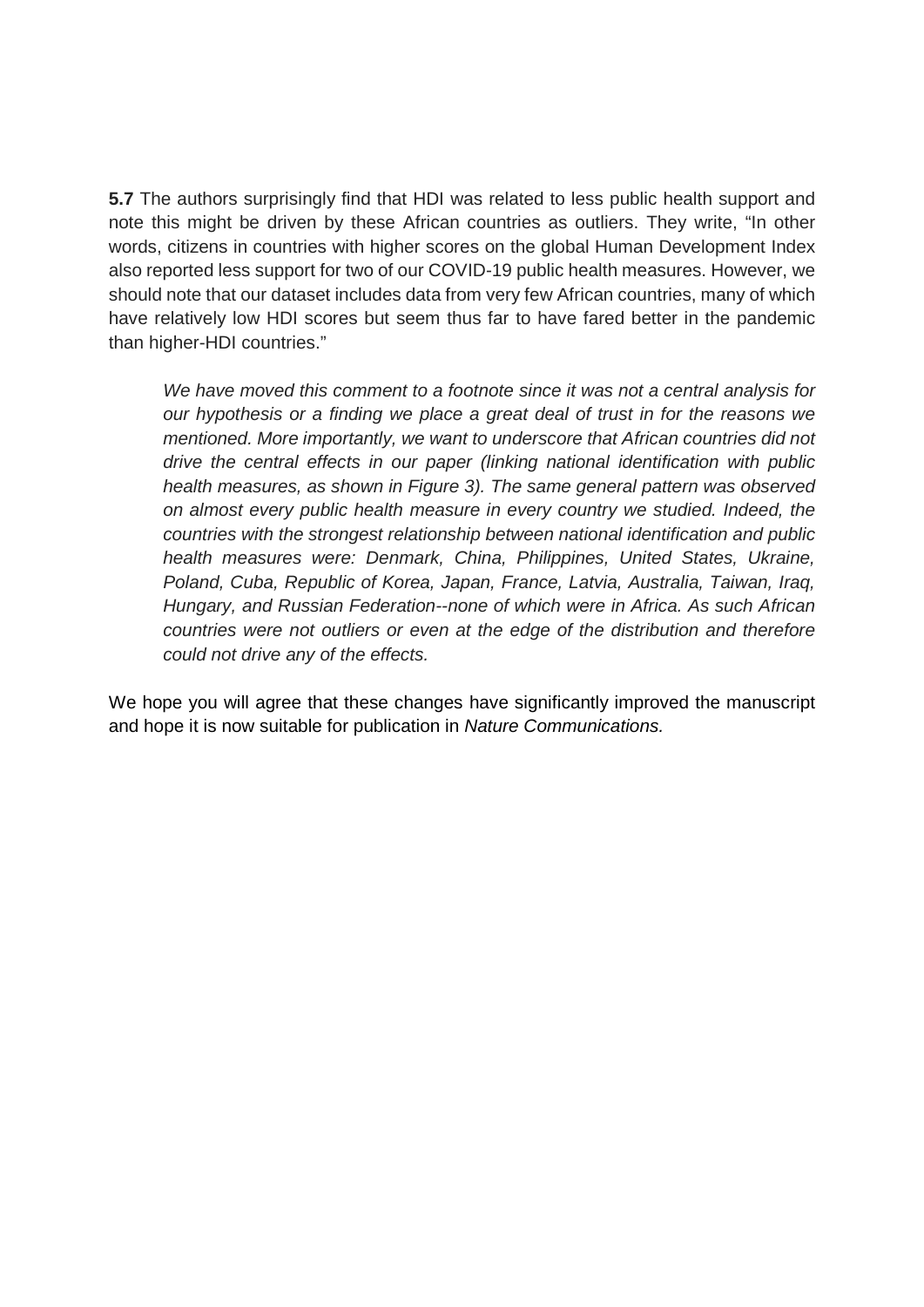#### **Reviewers' comments:**

Reviewer #2 (Remarks to the Author):

I am happy with the authors' responses, and to support publication of the article. I particularly note the results obtained from aggregate level data, which supports the individual level results.

Reviewer #3 (Remarks to the Author):

I find the revised paper to be very strong and that my concerns have been addressed. I recommend publication.

Reviewer #4 (Remarks to the Author):

I have read earlier versions of this manuscript and think it gets better every time. The authors have done an excellent job addressing reviewers' concerns. I continue to have quibbles here and there, but I fully recognize that the authors have undertaken a monumental gathering of data and their results are important. This work contributes not only to research on public health efforts and national identity, it also has practical implications for public health experts' responses in future pandemics (which there will be). I think the authors' emphasis on the need for nuance in these responses, given the impact of ideology and threat on national identity in calls for public health behaviors, is especially important. Overall I think the authors have an important piece of research here.

#### Reviewer #5 (Remarks to the Author):

I was the 5th reviewer in the previous round of reviews. I applaud the authors for constructively addressing most of my concerns. Although I am not fully convinced by the reliability and measurement invariance arguments, the authors justify their position satisfactorily and address it statistically through moderation. I especially congratulate the authors for running the suggested second study. I think it really lifts the contribution of this paper to a new level as it deals with actual behavior. Greatly done. This being said, I have some remaining, minor issues that should be easily addressed.

I thank the authors for providing new graphs with confidence intervals. I think these new graphs underline why the current Figure 2 should not be presented. Not only can it easily mislead an average reader to compare countries (despite non-representative samples), the figure also gives no information about the accuracy of these results. Eyeballing Figure S1, it seems as if the relationships are non-significant between national id and physical contact for 25 countries, between national id and hygiene for 14 countries, and between national id and policy support for 23 countries. This is essential information to the reader and needs to be conveyed. I, hence, suggest replacing the current figure with Figure S1, that can be adjusted to look more physically appealing (e.g., colors, change of axis ranges etc.).

Related to this, the authors should nuance some of their conclusions. For instance, they write in the abstract, "Respondents who identified more strongly with their nation consistently reported greater engagement in public health behaviors and support for public health policies". As the new figure reveals, this was less consistent than I initially thought.

I appreciate that the authors checked the manuscript for causal language. However, it still contains quite a bit of it, especially in central places such as the title and abstract. I reiterate that I think "predict" should be replaced with "is associated with" in the title. In the abstract the authors write "we investigated why people reported adopting public health behaviors". This implies a "because", i.e., a causal relation – something this paper cannot answer. In most places of the paper, the authors now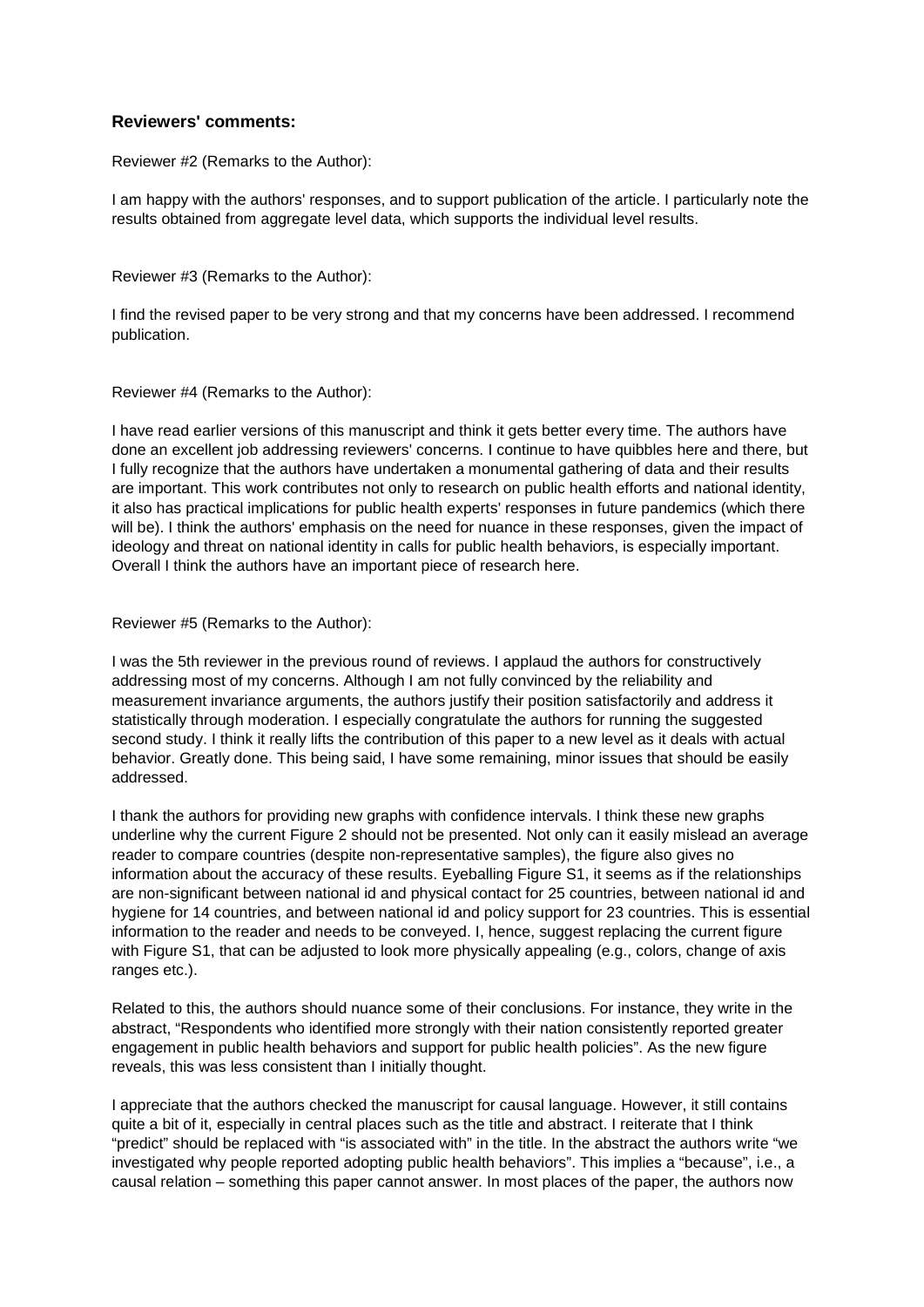use correlational language. Why not use it here as well to most accurately convey information?

#### Small point:

l. 472-474"The fact that nationalism is associated with large-scale behavior in real life provides ecologically valid evidence for our main hypothesis." Unless I misunderstood something, I would suggest sticking to the term national identity, as nationalism was not measured.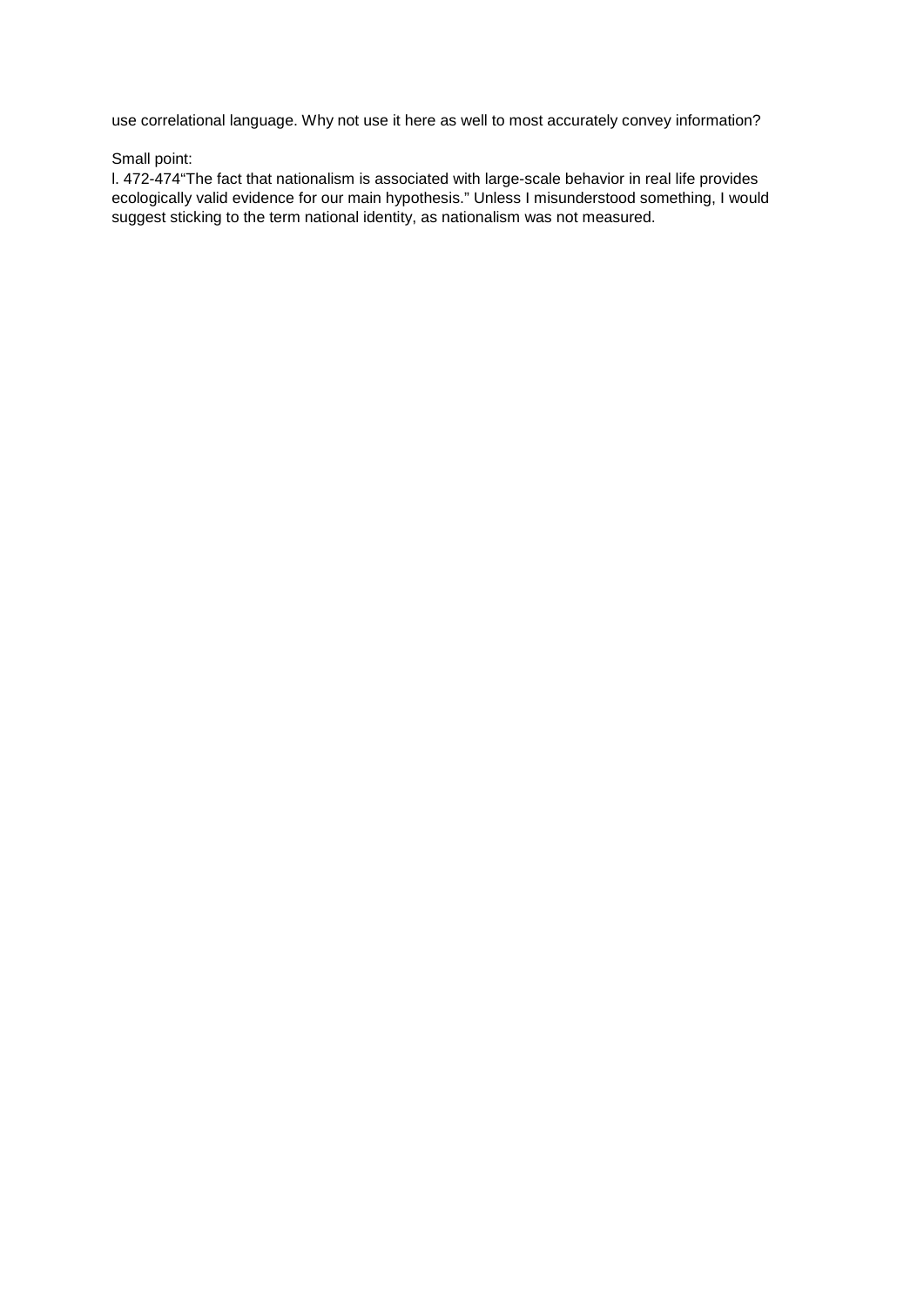# **REVIEWERS' COMMENTS**

### **Reviewer #2 (Remarks to the Author):**

I am happy with the authors' responses, and to support publication of the article. I particularly note the results obtained from aggregate level data, which supports the individual level results.

*We are grateful for this thoughtful response.*

# **Reviewer #3 (Remarks to the Author):**

I find the revised paper to be very strong and that my concerns have been addressed. I recommend publication.

*We are grateful for this thoughtful response.*

# **Reviewer #4 (Remarks to the Author):**

I have read earlier versions of this manuscript and think it gets better every time. The authors have done an excellent job addressing reviewers' concerns. I continue to have quibbles here and there, but I fully recognize that the authors have undertaken a monumental gathering of data and their results are important. This work contributes not only to research on public health efforts and national identity, it also has practical implications for public health experts' responses in future pandemics (which there will be). I think the authors' emphasis on the need for nuance in these responses, given the impact of ideology and threat on national identity in calls for public health behaviors, is especially important. Overall I think the authors have an important piece of research here.

*We are grateful for this thoughtful response.*

# **Reviewer #5 (Remarks to the Author):**

I was the 5th reviewer in the previous round of reviews. I applaud the authors for constructively addressing most of my concerns. Although I am not fully convinced by the reliability and measurement invariance arguments, the authors justify their position satisfactorily and address it statistically through moderation. I especially congratulate the authors for running the suggested second study. I think it really lifts the contribution of this paper to a new level as it deals with actual behavior. Greatly done. This being said, I have some remaining, minor issues that should be easily addressed.

# *We are grateful for this thoughtful response.*

I thank the authors for providing new graphs with confidence intervals. I think these new graphs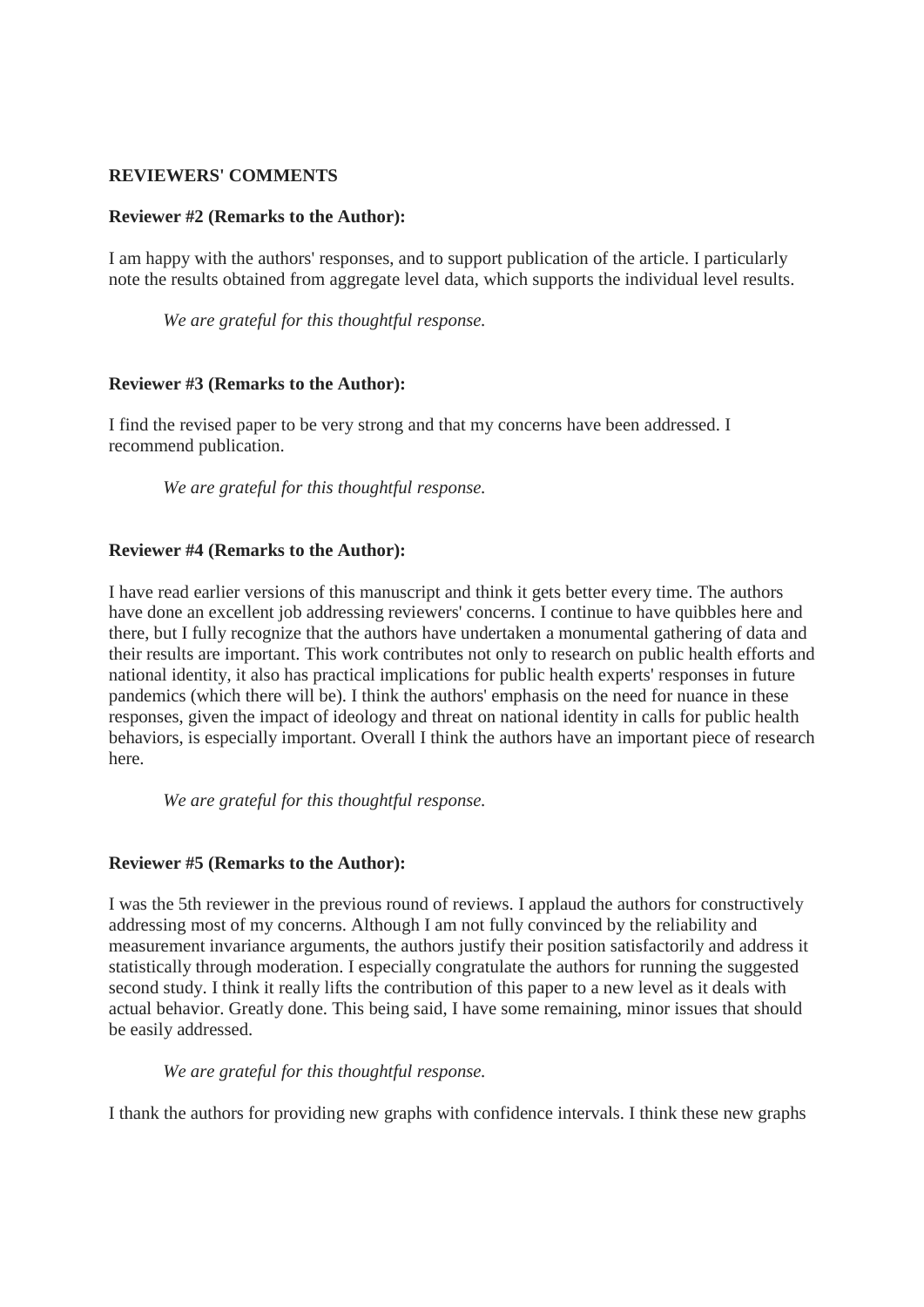underline why the current Figure 2 should not be presented. Not only can it easily mislead an average reader to compare countries (despite non-representative samples), the figure also gives no information about the accuracy of these results. Eyeballing Figure S1, it seems as if the relationships are non-significant between national id and physical contact for 25 countries, between national id and hygiene for 14 countries, and between national id and policy support for 23 countries. This is essential information to the reader and needs to be conveyed. I, hence, suggest replacing the current figure with Figure S1, that can be adjusted to look more physically appealing (e.g., colors, change of axis ranges etc.).

*We respectively disagree with this suggestion. The figure we are using has been used in a recent Nature Communications piece as well as several recent papers in high profile journals (including Science). We believe readers are capable of analyzing the global pattern of means for all variables more efficiently with this figure (including seeing the cross-national heterogeneity the reviewer mentions). In our opinion, it is impossible to effectively communicate this information with all the CIs. As such, we have included those more detailed (by hard to read) figures in the supplement.* 

Related to this, the authors should nuance some of their conclusions. For instance, they write in the abstract, "Respondents who identified more strongly with their nation consistently reported greater engagement in public health behaviors and support for public health policies". As the new figure reveals, this was less consistent than I initially thought.

*We now note that this is an average effect across countries and the general pattern is highly consistent in terms of direction across virtually every country we measured and every DV we included. However, the pattern is not identical in each country which is why we've included figures to clearly display the heterogeneity (and the considency of the general pattern).* 

I appreciate that the authors checked the manuscript for causal language. However, it still contains quite a bit of it, especially in central places such as the title and abstract. I reiterate that I think "predict" should be replaced with "is associated with" in the title. In the abstract the authors write "we investigated why people reported adopting public health behaviors". This implies a "because", i.e., a causal relation – something this paper cannot answer. In most places of the paper, the authors now use correlational language. Why not use it here as well to most accurately convey information?

*We have sought to remove causal language throughout the paper. However, we have kept the term predict in the title because it is now technically correct since we added a second study in which measures of national identification effectively predicted subsequent aggregate behavior during the pandemic. (We further note that the term "predict" is also widely used in the social and behavioral sciences to describe clear associations and does not necessarily imply causation in many literatures).* 

Small point:

l. 472-474"The fact that nationalism is associated with large-scale behavior in real life provides